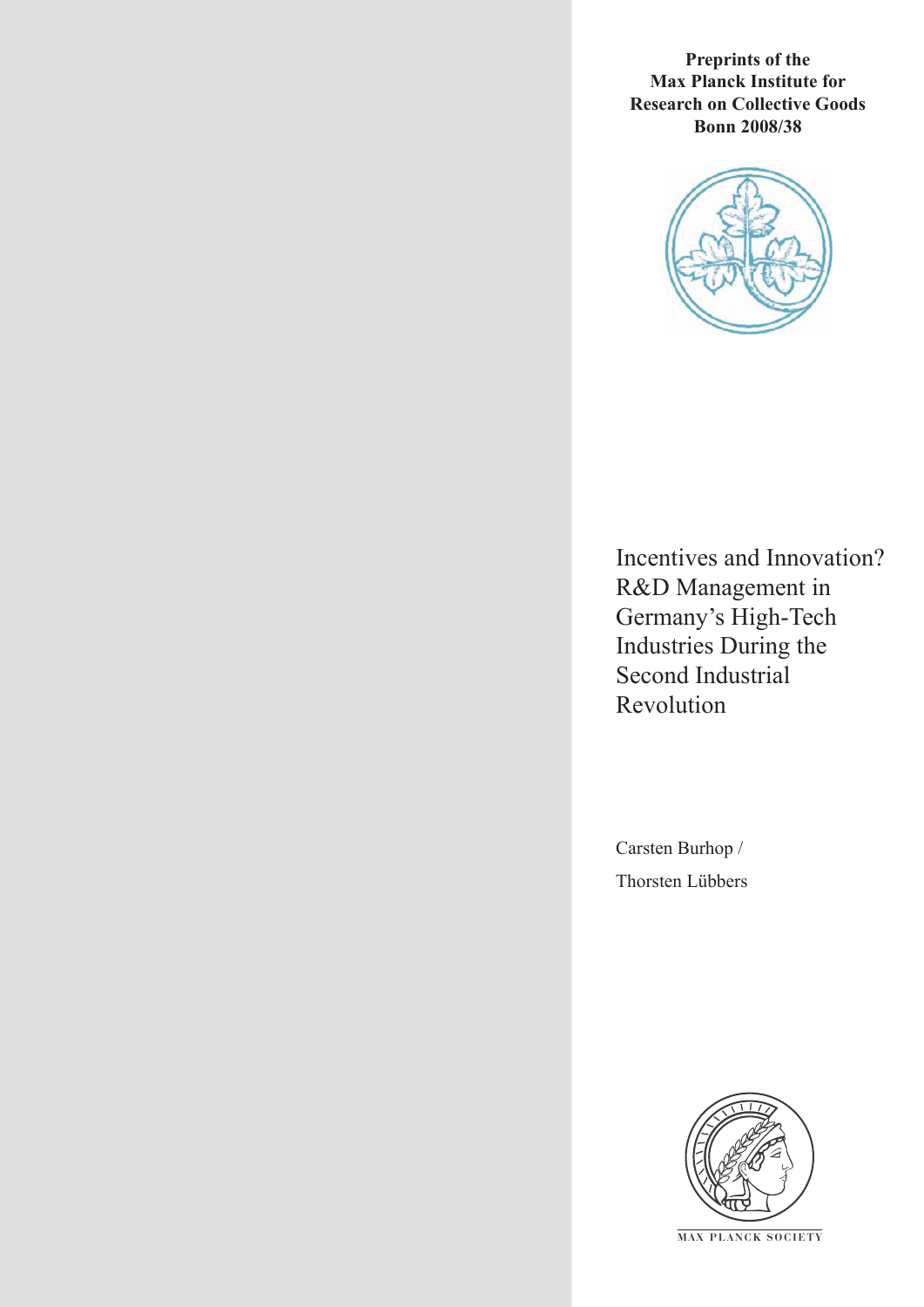

# **Incentives and Innovation? R&D Management in Germany's High-Tech Industries During the Second Industrial Revolution**

Carsten Burhop / Thorsten Lübbers

October 2008

Max Planck Institute for Research on Collective Goods, Kurt-Schumacher-Str. 10, D-53113 Bonn http://www.coll.mpg.de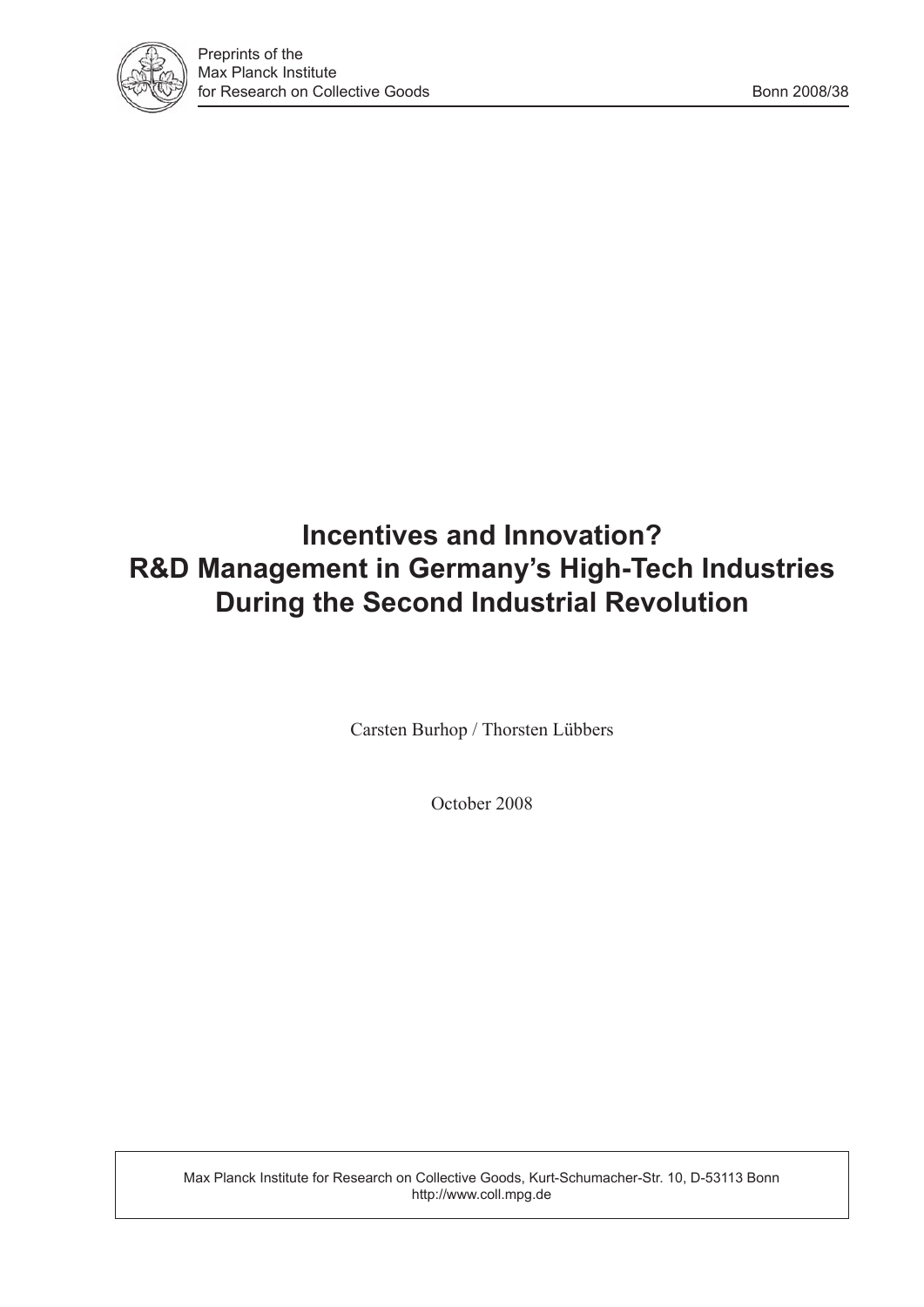# **Incentives and Innovation? R&D Management in Germany's High-Tech Industries During the Second Industrial Revolution\***

**Carsten Burhop / Thorsten Lübbers‡**

#### **Abstract**

The allocation of intellectual property rights between firms and employed researchers causes a principal-agent problem between the two parties. We investigate the working contracts of inventors employed by German chemical, pharmaceutical, and electrical engineering firms at the turn of the  $20<sup>th</sup>$  century and show that some firms were aware of the principal-agent problem and offered performance-related compensation schemes to their scientists. However, neither a higher total compensation nor a higher share of variable compensation in total compensation is correlated with a higher innovative output. Thus, incentives techniques were already used during the early history of industrial research laboratories, but their impact on innovative output was unsystematic.

*JEL-Classification:* N 83, O 31, J 33

j

*Keywords:* Compensation packages; incentives; innovation; economic history; Germany, pre-1913

<sup>\*</sup> We would like to thank the staff of the corporate archives of BASF, Bayer, and Siemens for their substantial support. We would like to thank Christoph Engel and participants at the Business History Conference 2008 in Sacramento for many helpful comments. Brian Cooper improved the writing of the paper. Financial support of Deutsche Forschungsgemeinschaft is gratefully acknowledged. All remaining errors are in the sole responsibility of the authors.

<sup>‡</sup> Max Planck Institute for Research on Collective Goods, Kurt-Schumacher-Straße 10, 53113 Bonn, Germany, Email: burhop@coll.mpg.de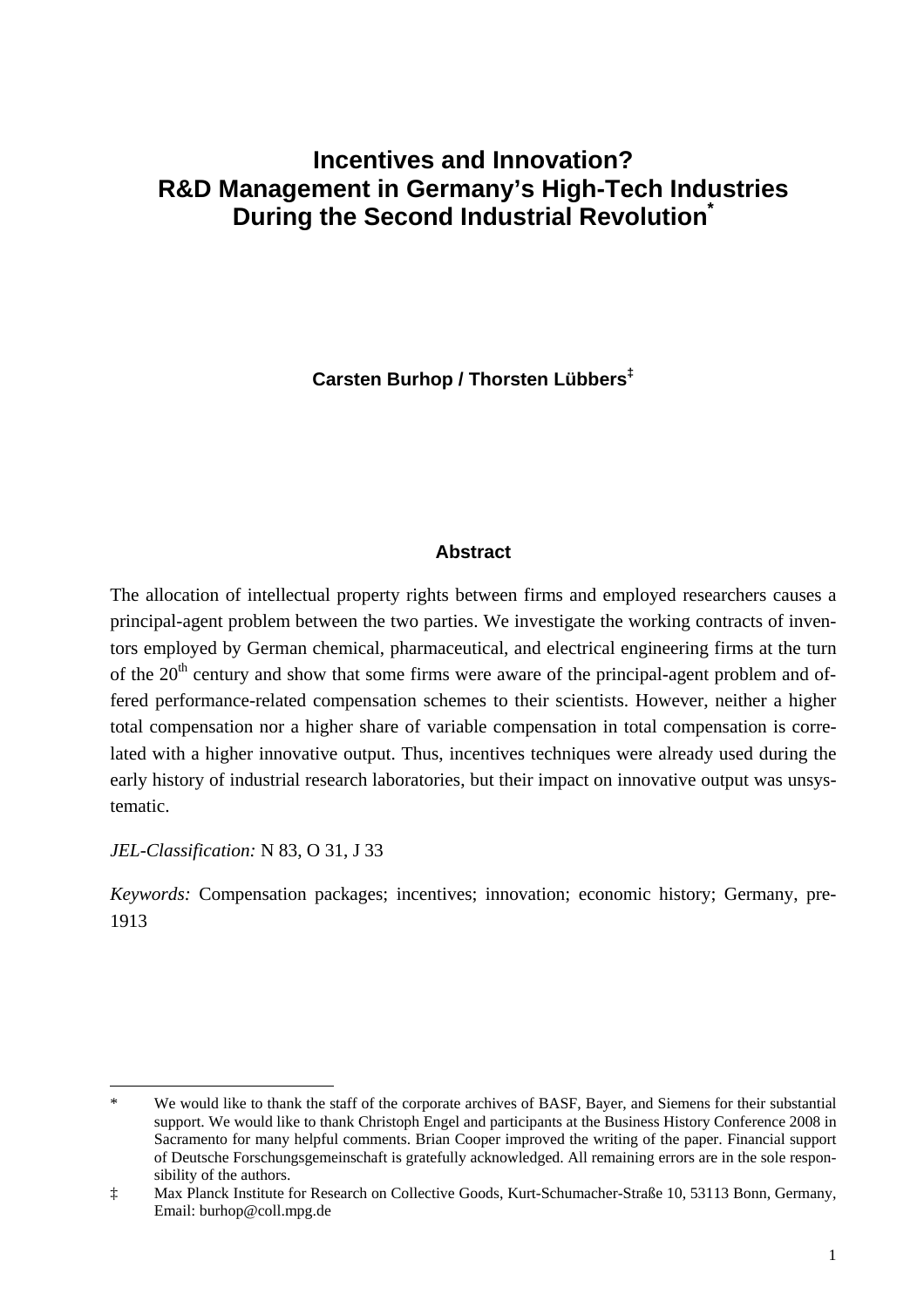### **I. Introduction**

The invention of the company-sponsored research organisation is undoubtedly the greatest single contribution made by the German dyestuff industry (Beer, 1959: 73). At least since Beer's observation, the research laboratories of the dyestuff industry had itself been an object of scientific research (Murmann, 2006, reviews the literature). Moreover, the emergence of similar institutions in other industries and countries had been a matter of investigation.<sup>1</sup> With respect to Germany, most studies focused on the creation of research laboratories (Beer, 1959; Erker, 1990), or the career of key researchers like Carl Duisberg at Bayer, Heinrich Caro at BASF, and Werner von Siemens (Flechtner, 1959; Travis, 1998; Feldenkirchen and Posner, 2005) or the relationship between industrial research on the one hand and university research and government policy on the other hand (Borscheid, 1976; Johnson, 1985; Johnson, 1989; Wetzel, 1991; König, 1995; König, 1996). In contrast, the management of early research laboratories has not been investigated in detail.

Once a firm had decided to establish a corporate laboratory, it had to solve the emerging incentive problem between the firm – the principal – and the employed researchers – the agents: why should employed inventors transfer potentially valuable innovations to their employers? From a theoretical point of view – see Section III of this paper – the allocation of intellectual property rights between principal and agent is a key factor influencing the optimal organization of R&D laboratories and the design of working contracts for researchers. In 19<sup>th</sup>-century Germany, the intellectual property rights of inventions made by employed scientists were generally allocated to the employer. Thus, to approach the optimal level of investment and effort, research workers had to be motivated by other means, i.e., by explicit contractual incentives or by monetary rewards.

We address this topic and investigate the working contracts of a sample of researchers employed by BASF, Bayer, and Siemens, leading firms of Germany's chemical, pharmaceutical, and electrical engineering industries at the turn of the  $20<sup>th</sup>$  century. We describe the level and composition of remuneration, the assessment base for variable compensation, and related characteristics specified in the working contracts (see Section IV). Many scientists received substantial bonus payments, but only one firm – Bayer – explicitly based the bonus payments on profits made by using a certain invention. In addition, Bayer laid explicit incentive schemes down in the working contracts, whereas the two other firms mostly relied on discretionary reward schemes. Furthermore, we show in an econometric evaluation (see Section V) that the structure and the level of researchers remuneration was not systematically correlated with the number of patents or the number of valuable patents granted to a firm.

Partly, our results stand in contrast to findings of the few quantitative studies using modern data. On the one hand, Lerner and Wulf  $(2007)$  show that long-term incentives – i.e., stock options –

j 1 See, e.g., Hounshell and Smith, 1988, for DuPont; Wimmer 1994, for pharmaceutical research at Bayer, Schering, and Merck; König, 1995, for the German electrical engineering industry; Galambos and Sewell, 1995, for Merck; Chandler, 2005, for the pharmaceutical industry; Church and Tansey, 2007, for Borroughs, Wellcome & Co.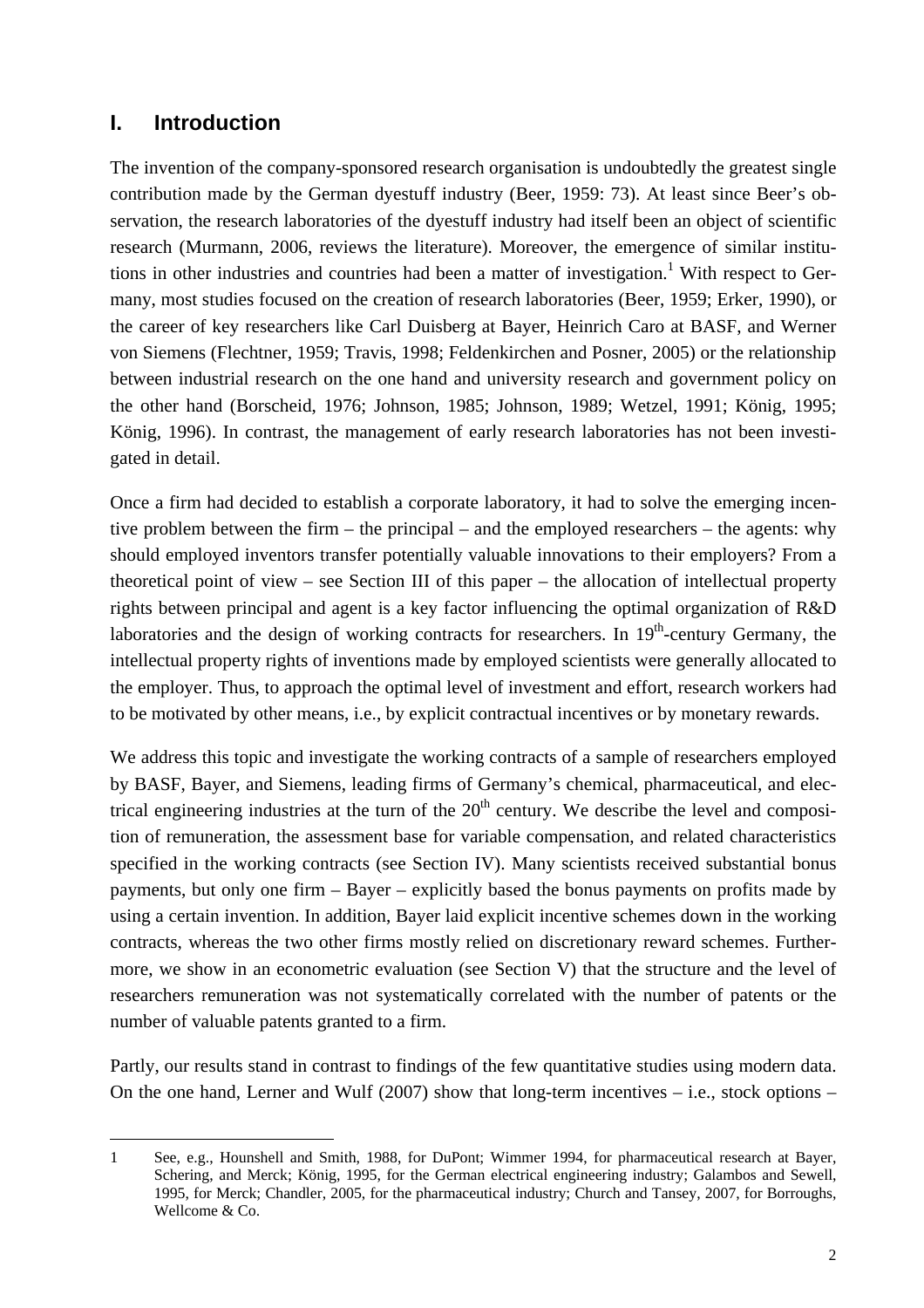offered to the heads of corporate R&D of a sample of about 140 large U.S. corporations were correlated with innovative output of these firms during the 1990s, but that short-term incentives – i.e., bonus payments – were not significantly correlated with innovative output. In addition, Lerner and Wulf (2007) hypothesised that incentives were flat before the 1990s. On the other hand, Honig-Haftel and Martin (1993) demonstrate that bonuses and discretionary monetary rewards were positively correlated with the patenting activity of high-tech firms in Connecticut during the 1980s. In contrast to Honig-Haftel and Martin (1993), we show that short-term incentives were not correlated with the innovative output at the turn of the  $20<sup>th</sup>$  century. Thereby, we confirm a similar finding of Lerner and Wulf (2007). Yet, in contrast to Lerner and Wulf (2007), our data clearly show that bonus payments were already in use a century ago.

Our result of an insignificant role of researchers' remuneration for the extent of innovative output contributes to the national histories of innovation systems. In general, German firms did not compensate employees for inventions (see Section II). For example, survey of the German Association of Engineers (*Deutscher Techniker-Verband*) conducted in 1908 showed that 87 percent of the 385 employed inventors included in the survey did not receive a remuneration for their inventions (Seckelmann, 2006: 338). Only sparse findings are available for other branches or countries. MacLeod (1999), for example, offers a set of case studies for discretionary bonus payments to some successful shop-floor inventors in Victorian Britain. Furthermore, Fisk (1998) illustrates that bonus payments to inventors in the United States during the  $19<sup>th</sup>$  century occurred. but were not the rule. Moreover, in the United States company sponsored research laboratories also emerged at the turn of the  $20<sup>th</sup>$  century and the 'shop-floor-right' allocated intellectual property rights to firms, not to employed inventors (Fisk, 1998). Consequently, an incentive problem similar to the one in Germany existed in the United States. Yet, our findings suggest that the incentive problem did not had negative effects on the innovative output of firms. Thus, shop floor rights and flat incentives for scientists should not have hampered economic growth.

#### **II. Historical and legal background**

Germany's rise to one of the leading industrial economies during the second half of the  $19<sup>th</sup>$  century was, among many other reasons, ascribed to its ability to innovate. For example, the success of Germany's mechanical engineering industry on the World market can be explained by its innovativeness (Labuske and Streb, 2008). Moreover, innovative branches had spill-over effects to other industries, e.g., from dyestuffs to textiles (Streb et al., 2007). In turn, the inventive activity of the modern sectors was fostered by the high quality of Germany's system of higher education, the substantial government support for science, and, last but not least, the emergence of industrial research laboratories (Landes, 1999: 290-291; Cameron and Neal, 2003: 242-243).

The innovative capacity of the German economy is, for example, reflected in the rising number of patents granted, as well as in the rising number of economically valuable patents granted, i.e.,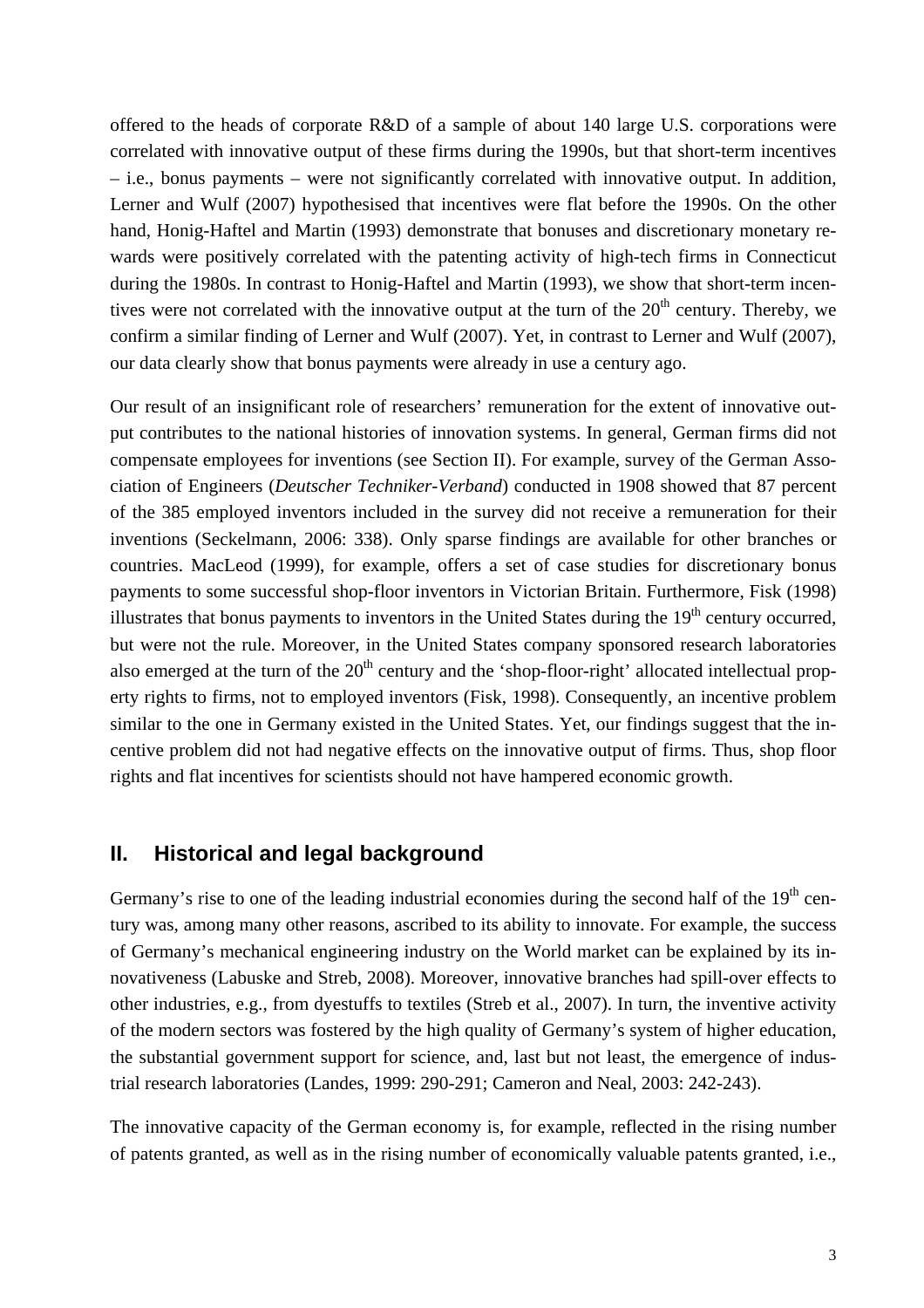patents in force for at least ten years.<sup>2</sup> The total number of patents granted varied between  $4,000$ and 5,000 per annum during 1877-1890. Thereafter, their number increased to about 10,000 per year. After 1906, the number of patents issued fluctuated at around 13,000 annually. Moreover, the share of valuable patents varied between six and eight percent until 1886. Thereafter, the fraction of valuable patents was about eight to ten percent until 1904. Subsequently, their share increased to more than ten percent. This sharp increase of innovativeness, however, might be an artefact, since patent renewal fees were lifted during the Great War and real patent fees were virtually zero during the hyperinflation of the early 1920s. Consequently, patent renewal data might overstate the innovativeness of the German economy during the immediate pre-war years (Streb et al., 2006). Nonetheless, the number of long-living patents is a much more precise measure of innovative output than the number of patents granted. Altogether, the increasing number of patents granted and the growing share of valuable patents points to increasing research activity.

Locking at the number of valuable patents, four waves of technological progress had been identified (Streb et al., 2006). First, patents used for railways and related industries dominated the high-value patents between 1877 and 1886. Thereafter, patents used in the dyestuff industry conquered the leading position from 1887 until 1896. This wave was followed by the wave of chemical products (1897-1902). Finally, electrical engineering dominated from 1903 until 1918. Thus, the industrial branches covered in our set of case studies – dyestuffs, chemicals, and electrical engineering – belonged to the most innovative: During the period 1877-1918, the Imperial Patent Office granted 5,046 valuable patents to the chemical industry – including dyestuffs and pharmaceuticals – and 3,350 valuable patents to the electrical engineering industry. Therefore, more than one-fifth of all valuable patents were granted to these three industries (Streb et al., 2006) and within these industries about one fifth of the valuable patents were granted to the firms in our sample.

However, the relevance of employed inventors for innovative output is not known, since the data published by the Imperial Patent Office do not distinguish between patentee and inventor and the annually published patent directory *(Verzeichnis der im Vorjahr ertheilten und noch in Kraft befindlichen Patente)* includes only the name of the patentee. Yet, inventions can only be made by individuals. Thus, the fraction of patents granted to firms is a first indication for the extent of inventions made by employed inventors. However, it is a crude measure and includes, for example, inventions made by owners of a firm, but registered in the name of the firm. Yet, it is the best available indicator.

j

<sup>2</sup> Streb et al. (2006) collected information about all patents granted between 1877 and 1913 and in force for at least ten years. See Griliches (1990) for a general discussion of the use of patents as indicators for innovations. Grupp et al. (2002) and Metz and Watteler (2002) describe the German patent system since the late 19th century from an economic perspective.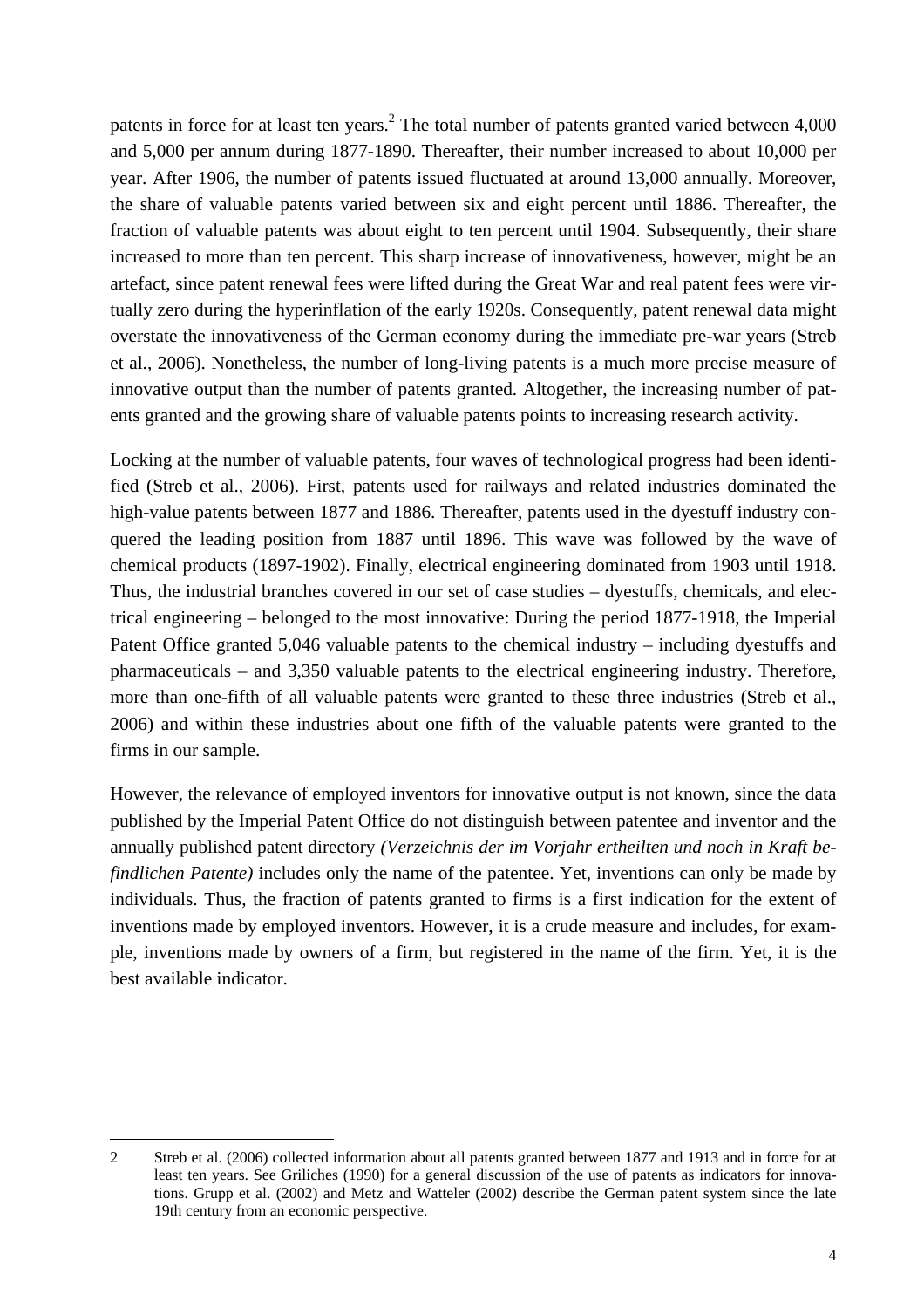| TABLE 1: PATENTING BY FIRMS AND INDIVIDUALS |       |       |       |
|---------------------------------------------|-------|-------|-------|
|                                             | 1890  | 1900  | 1910  |
| Sample size                                 | 512   | 440   | 606   |
| Number of patents<br>granted to firms       | 79    | 97    | 203   |
| Share of patents granted<br>to firms        | 15.4% | 22.0% | 33.5% |

*Source: Kaiserliches Patentamt (various years), own calculation.* 

We address the issue of patenting by firms by using a five percent random sample of all patents granted in three benchmark years. The results presented in Table 1 show that the fraction of patents granted to firms increased over time from about 15 percent in 1890 to about one-third in 1910.<sup>3</sup> In sum, the number of patents granted increased over time, the fraction of valuable patents increased over time, and a rising fraction of patents was granted to firms. This indicates that the compensation of employed inventors was a relevant problem with rising importance.

The lack of information regarding the inventors' name in the official sources is a consequence of Germany's federal patent law enacted in 1877. This law was based on the principle of registration, i.e., the patent was granted to the first individual or firm that filed the patent at the patent office.<sup>4</sup> The main motivation for this regulation was to foster the fast diffusion of knowledge via the published patents. If an inventor delayed the registration, anybody else could register the invention in the meantime (Kurz, 1997: 23). The legislators did not consider the principle of registration or the related issue of inventions by employees to be problematic (Kurz, 1997: 26-27; Seckelmann, 2006: 330-336).

Nevertheless, the topic was debated by legal scholars early on. The Law Professor Carl von Gareis (1879: 6) was the first to define the invention without inventor. This was an invention made within a firm (or some other organisation) by the interplay of several actors and without a welldefined contribution of an individual. In this case, the firm had to be considered as inventor. Alternatively, if the invention was made by a certain employee, Gareis (1879: 7) postulated that the inventor would be entitled to be patentee, if his working contract or company agreements did not define an ownership of the firm.<sup>5</sup>

Yet, neither the Patent Office nor the Imperial High Court (*Reichsgericht*) shared Gareis' view. On 2 January 1879, the Patent Office decided that the results of all work performed by an employee belonged to the employer, including all inventions made. Moreover, the employee was not entitled to receive remuneration for his invention, since he already received his wage or salary (Bartenbach and Volz, 1982; Kurz, 1997: 34; Seckelmann, 2006: 377-378). Some innovative firms like Siemens manifested these rules as early as 1877 in company agreements.<sup>6</sup> The first

 $\overline{a}$ 

<sup>3</sup> In 1885, about 12 percent of all U.S. patents were granted to firms (Fisk, 1998: 1139)

<sup>4 § 3</sup> of the German patent law.

<sup>5</sup> Seckelmann (2006: 339-370) discussed the views of legal scholars in more detail.

<sup>6</sup> See the memorandum "Unser Patentrevers" by chief engineer Waldemar Meisser, dated 27 June 1899 (Siemens Record Office, file no. 4/Lk 78).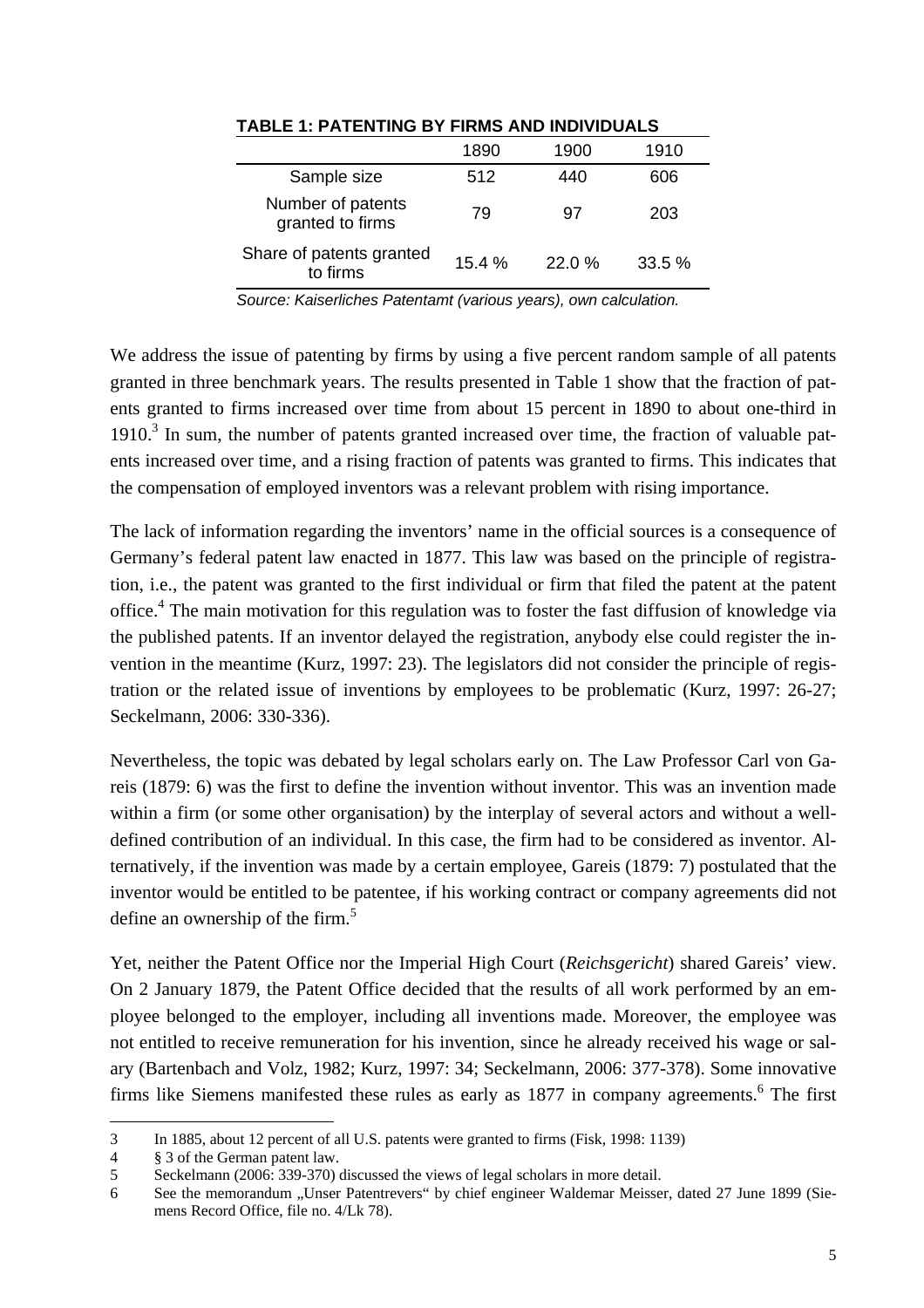judgement of the Imperial High Court concerning inventions made by employees was given on 29 October 1883 and it basically confirmed the view of the Patent Office (Bartenbach and Volz, 1982; Seckelmann, 2006: 388). The second judgement of the Imperial High Court followed about 15 years later, on 22 April 1898: this time, the judges decided that an invention would be the property of the firm if such a clause was contained in the working contract, or if the position of the employee within the firm or organisation or the use of assets of the firm suggested that such an arrangement was implicitly agreed upon (Bartenbach and Volz, 1982; Kurz, 1997: 36; Seckelmann, 2006: 370-377). For the first time, this judgement accredited the contribution of employed inventors, but it explicitly denied that staff members of a research laboratory were entitled to receive compensation for an innovation.

Until circa 1900, the debate was mostly a scholarly affair and caused only few disputes in the courts. This changed after the turn of the century, when the topic of inventions made by employees was controversially debated in the public as well as in the national parliament. In particular, associations of white collar employees asked for a stronger protection of inventors' rights during the early years of the 20<sup>th</sup> century. In 1901, the *Deutscher Technikerverein* (German engineers' society) demanded the naming of the individual inventor in the patent certificate if the patent was issued to the employer (Bartenbach and Volz, 1982; Kurz, 1997: 38). A few years later, in 1905, the *Bund der technisch-industriellen Beamten* (Association of technical employees) tightened the claim by demanding a monetary compensation of the employed inventor. The association asked for a share in profits of one third of the profit made by the firm using the patent (Bartenbach and Volz, 1982; Kurz, 1997: 40-41; Gesellschaft für soziale Reform, 1919). Of course, the industrial firms declined such radical claims and referred to the rise of the German economy under the current system (Kurz, 1997: 43-47). Nevertheless, the Imperial High Court softened its pro-business position somewhat. A decision made on 17 April 1907 allocated for the first time the property right of an employee invention to the employee. However, if the working contract, the position of the inventor within the firm, or a company decree suggested that the invention belonged to the firm, the firm received the property right without a duty to compensate the inventor (Kurz, 1997: 62-63). Thus, researchers employed in the laboratories of the large chemical, pharmaceutical, and electrical engineering firms still had no title to receive a remuneration for an invention. Finally, in 1913, the national parliament discussed a bill that would have strengthened the rights of employed inventors substantially, but – due to the war – the bill was never turned into law.

#### **III. Theory**

A fundamental organisational choice of a firm is the make-or-buy decision regarding innovative activity and, after this decision has been taken, the design of contracts with in-house and outside researchers. The seminal contribution by Aghion and Tirole (1994) offers a theoretical analysis of this management problem in a setting with symmetric information and secure intellectual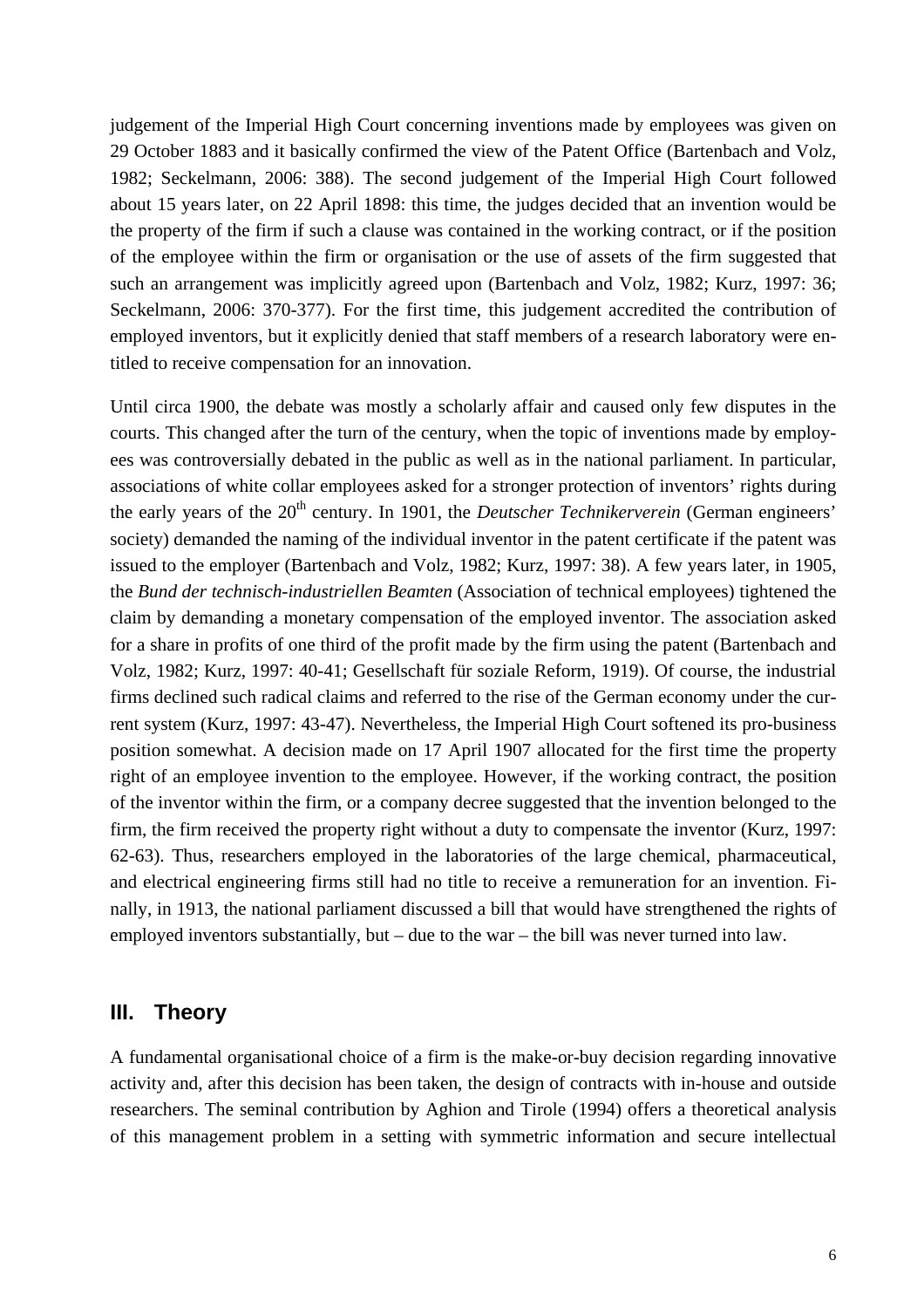property rights.<sup>7</sup> They start from the observation that a researcher can perform research for a firm either inside the firm or as an outside contractor. In both cases, an innovation has some positive value for the firm and the probability of invention depends on the effort of the researcher and of the amount of additional inputs delivered by the firm, e.g., access to laboratory facilities, financial support, or access to the final consumer. From a more technical point of view, Aghion and Tirole (1994) assume that the researcher and the firm are risk-neutral and that their efforts enter additive and separable in the production function for innovation. Furthermore, the researcher puts in a minimum effort – in the model normalized to zero – to fulfil the obligations of his working contract and to account for potential career concerns. Finally, the researcher has no wealth and his wealth cannot be negative. In the first best world, effort levels will be chosen to maximize the net value of the innovation, i.e., the probability of an innovation – the probability depends on the sum of both parties efforts – times the value of the innovation, less the efforts of the two parties.

For in-house researchers, the German labour law allocated the property right of an invention to the firm, and the patent law allocated the property right to the person registering the patent with the patent office, and not to the true inventor. Consequently, it seems reasonable to assume an allocation of the property right to the firm. In this case, the researcher will choose an effort level of zero – i.e., the minimum effort called for in his labour contract including his career concerns – and the firm will optimise its own effort under this condition. This optimisation problem yields underinvestment of the firm in research effort, since no additional effort by the scientist enters the production process. Clearly, the more the researchers' effort matters for the total output, the more the allocation of the property right to the firm hurts overall efficiency. Offering a profit share to the researcher can mitigate this incentive problem and thus we can expect a positive correlation between profit shares and the number of valuable patents. Moreover, a higher fixed salary increases the expected minimum effort of the researcher and we can expect a positive correlation between the fixed salary and innovative output.

Yet, the incentive problem is even more complex in the real world. For example, a researcher can perform multiple tasks: he might perform groundbreaking research leading to few, but valuable patents; he might undertake straightforward research projects yielding a set of worthless patents; or he might focus on incremental process innovations without the possibility of receiving a patent. Moreover, each researcher has a time constraint and he will reallocate his working time in accordance with the incentives explicitly or implicitly set by his principal. A standard result from the multi-tasking literature is the effect that the agent will reallocate his effort to activities yielding a reward (see Holmstrom and Milgrom, 1991). Thus, if a firm established implicit or explicit incentive schemes for the production of valuable patents, a researcher will reallocate working time from the production of worthless innovations to the production of valuable innovations. Consequently, the number of patents granted to a firm might be negatively related

<sup>-</sup>7 Anton and Yao (1994, 1995) analyse the case of missing or weak property rights. We do not follow this approach, since only 0.4 percent of the patents granted in the German Empire were repealed, i.e., patent rights represented secure property rights.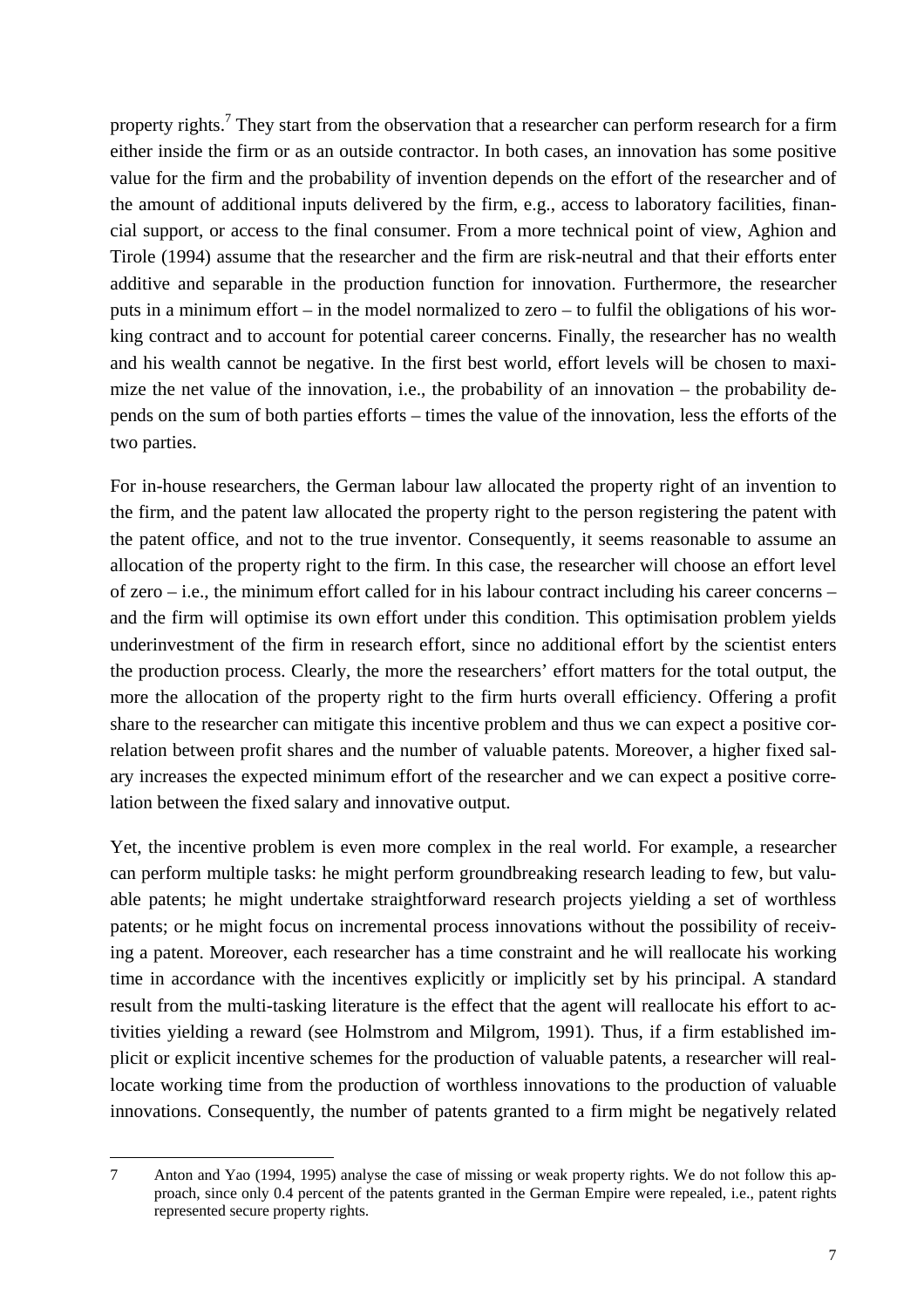to the extent of reward schemes, whereas the number of valuable patents should be positively correlated with the extent of reward schemes. In sum, the theoretical considerations suggest that the even the sign of the correlation between patenting activity and incentive pay is indeterminate.

# **IV. Data**

 $\overline{a}$ 

Our most important data sources are the personnel files of individual inventors. Moreover, we use some information from related files and from the secondary literature. We selected seven firms from the chemical (BASF, Bayer, Hoechst), pharmaceutical (Merck, Schering), and electrical engineering (Siemens, AEG) industries to investigate working contracts of employed inventors. The investigation period ranges from 1877 to 1913, the period between enactment of the federal patent law and the First World War. At AEG, we did not discover any evidence regarding the management of R&D or researchers' compensation. The protection of data privacy impeded the use of personnel files of Merck and Hoechst. The Schering record office holds only one working contract of a researcher and some information regarding a second researcher. Yet, Schering's file did not contain time series information about the remuneration of researchers. Thus, the sample effectively boils down to three firms – Bayer, BASF, and Siemens.

For Bayer, we gathered 28 working contracts from the personnel files of five of the company's top researchers (Bayer Record Office, file no. 271-1). In addition, from a collection of data sheets that contain information on contractual details as well as fixed and variable payments of all chemists employed by Bayer in the time period under consideration, we drew a random sample of another 103 individuals. 79 out of these 103 chemists were active researchers at some point in time during the investigation period. For BASF, personnel files provided us with working contracts as well as information on fixed and variable payments for a random sample of 21 researchers. All investigated chemists worked in the main research laboratory of BASF at some point in time.<sup>8</sup> For Siemens, we gathered information on fixed and variable payments of 60 individuals from personnel files and a compilation of payments made to the technical employees of the Siemens factory in Berlin (Siemens Record Office, file no. 13/Li 64). Working contracts of these individuals were not available. Only in one case, we obtained a draft version of a contract (Siemens Record Office, personnel file Werner Bolton). Furthermore, we were able to collect 19 working contracts of 18 employees in the department of electric trains (Siemens Record Office, file no. 13/Lk 764). Yet, due to the decentralisation of the company's research activity and missing detailed primary and secondary sources on its organisation, in general, it proved hard to identify original research personnel. Thus, we cannot be sure, which technical employees, whose payment information we use, were actually engaged in some sort of research.

<sup>8</sup> The sample was constructed using a list of researchers that worked in BASF's central research laboratory compiled by Reinhardt (1997: 335-364).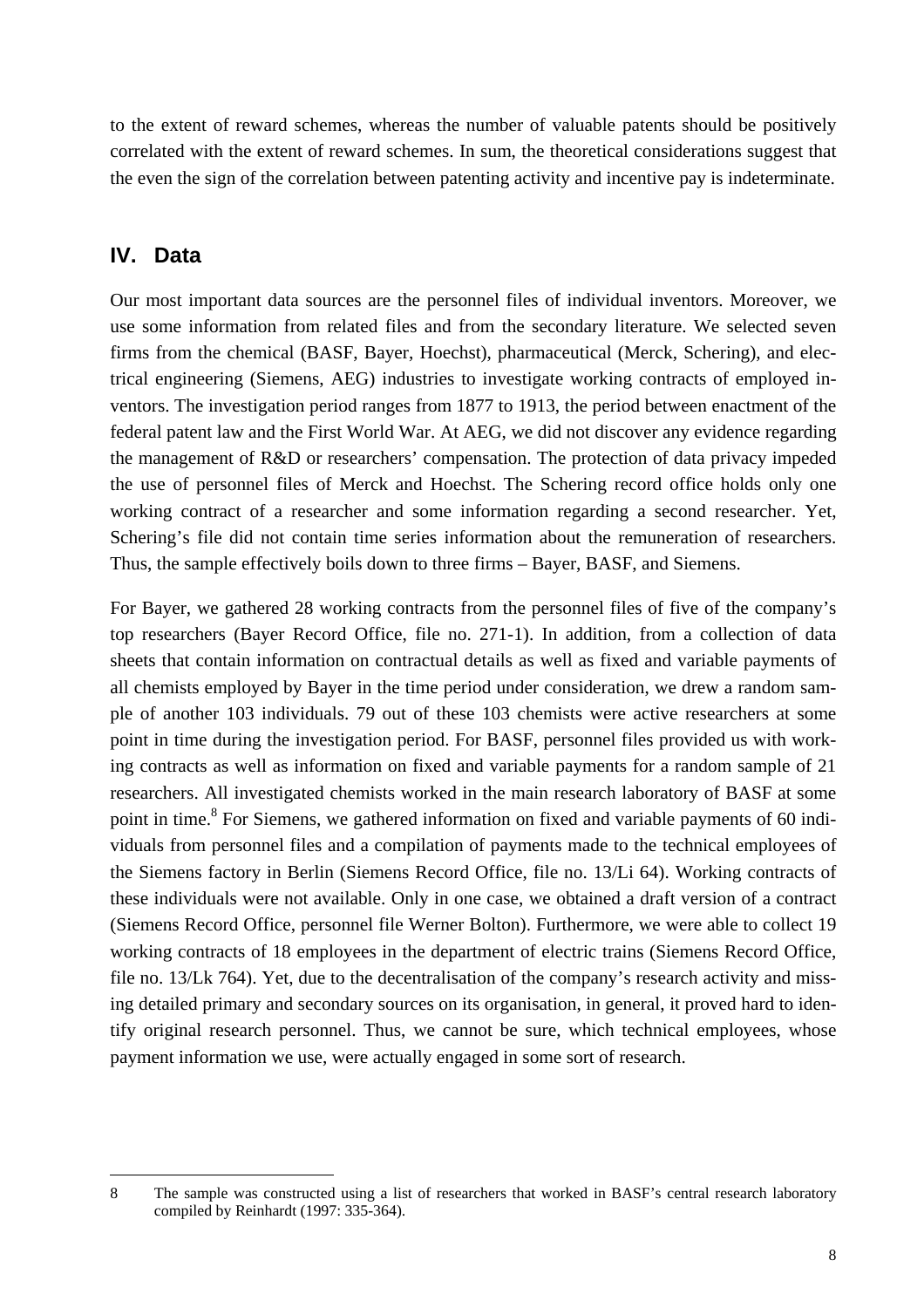# **V. Descriptive Statistics**

We start the discussion of our findings by looking at Bayer, since this firm was traditionally in the focus of historians' investigations into the rise of the modern research laboratory in Germany (e.g. Beer, 1959; Meyer-Thurow, 1983; Murmann, 2006). So far, only Meyer-Thurow (1983) had presented data regarding the level and structure of compensation for a small sample of seven researchers employed at Bayer in three benchmark years during the early  $20<sup>th</sup>$  century. The findings by Meyer-Thurow suggest that performance-related compensation was important for researchers at Bayer.

We investigate the issue by evaluating the total compensation and its structure for 79 researchers. Until the 1890s, fixed income and total income at Bayer were virtually identical (see Figure 1). Only about 1.1 percent of the total income paid to researchers were bonus payments. In the 1890s, the two series started to diverge.<sup>9</sup> However, the total income of Bayer's researchers did not exceed the level of the 1880s and late 1870s; the share of bonus payments in total income remained very small at 2.8 percent. Nevertheless, at least one researcher earned substantial bonus payments during the 1890s. Then, after the turn of the century both fixed and total income were significantly increasing. Furthermore, variable payments grew much faster than fixed payments, so that the gap between the two became ever larger. For the period after the turn of the century, we confirm Meyer-Thurow's findings: incentive pay now accounts for about 17 percent of the total income of researchers.<sup>10</sup>

In most cases, bonus payments at Bayer were agreed on in the labour contracts. The standard contractual clause stipulated that a researcher would receive three percent of the net profits of a patented invention and one and a half percent if the invention was patented but relied on some other patent of Bayer or one of the company's competitors. If an invention was made by more than one researcher, the bonus was divided between the inventors. Occasionally, higher sharing rates were agreed on.<sup>11</sup> Here and there, researchers also received bonus payments outside of what was agreed on in their working contracts. In these cases, they were either given a fixed payment for some specific achievement<sup>12</sup> or a percentage of the net profits of some chemical substance that was related to their outstanding efforts.<sup>13</sup> Until the late 1880s, bonus payments were only offered to about five percent of the research staff, but all researchers with such an offer actually received bonus payments. During the 1890s, Bayer offered bonus payments to about 12 percent

j 9 The finding that Bayer boosted incentive related compensations at the beginning of the 1890s is also corroborated by a letter of the company's director Carl Duisberg to Dr. J. Rosenberg (dated 23 June 1909). In this letter, Duisberg claims that Bayer made very positive experiences with these kinds of payments since they were introduced 20 years ago (Bayer Record Office, file no. 022-012).

<sup>10</sup> This compares to about 18 percent of total compensation paid as bonuses and 32 percent of total compensation paid as long-term incentives in the modern U.S. (Lerner and Wolf, 2007).

<sup>11</sup> In five cases, researchers were at least temporarily given five percent of net profits. The working contract of one researcher provided him with ten percent.

<sup>12</sup> In a letter (dated 6 June 1907), Bayer awarded 20,000 Mark to Bernhard Heymann for his achievements in developing a new indigo synthesis. Heymann's assistants Braun and Guericke received 10,000 Mark each.

<sup>13</sup> By a letter (dated 28 July 1905) and in addition to what was stipulated in his working contract, Bayer granted Robert E. Schmidt 0.25 per cent of the net profits from alizarin red for his achievements in reducing the production costs of this dye.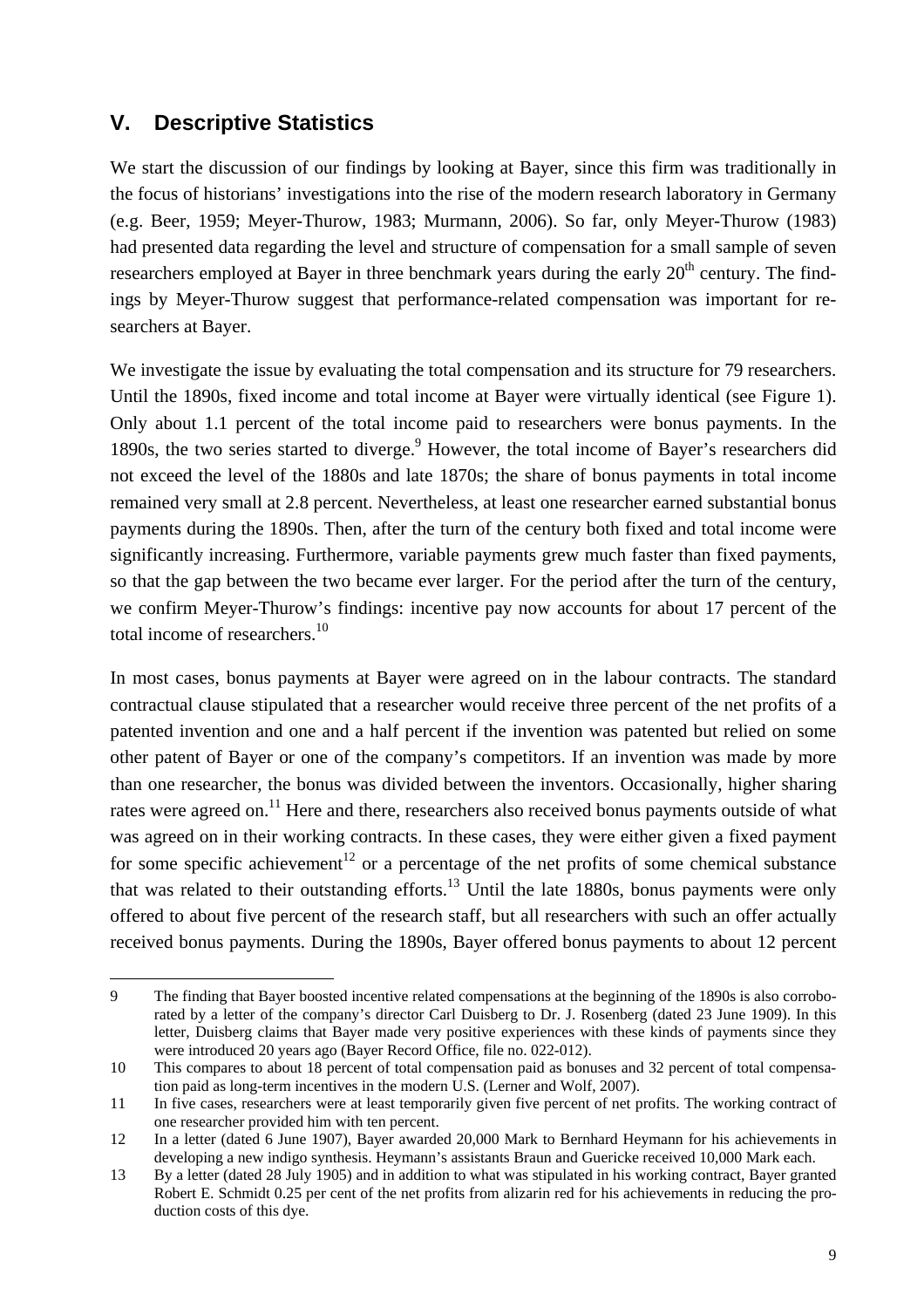of the researchers, but only half of them received bonuses. After the turn of the century, twothirds of the researchers had a bonus regulation in their working contracts and most of them actually received a bonus.



**Figure 1 Average Income of Chemists at Bayer, 1880-1913 (in Mark, 1913 prices).**  *Source: Bayer Record Office, file no 271-1; own calculations.* 

In addition to the clauses on fixed and variable payments, all working contracts at Bayer included stipulations on a time of competitive restriction. Based on the available evidence, it appears that Bayer protected the human capital and tacit knowledge of its researchers increasingly over time. Until the mid 1890s, the research chemists had to agree not to convey any information on substances, procedures, and other business secrets of Bayer for a period of three years after they had left the company. In addition, Bayer was allowed to prohibit them to work for any competitor for a one-year period. In the following, the latter period was increased twice: at first, to two years and finally to three years. The standard contract penalty for non-compliance with the stipulations on the time of competitive restriction was the fivefold of the last fixed salary, on average about 25,000 Mark.

For BASF, we investigate the total compensation and its structure based on a sample of 21 researchers. The data show that variable compensation was common at BASF and quite high compared to Bayer. Figure 2 displays the evolution of the mean fixed and total income for scientists at BASF between 1877 and 1913. It turns out that the fixed income of the chemists in our sample was nearly constant between the mid-1880s and World War I. In contrast, the total income was increasing throughout the whole period. The gap between fixed and total income became ever larger. Thus, Borscheid (1976), in his study about the chemical industry in Baden, underesti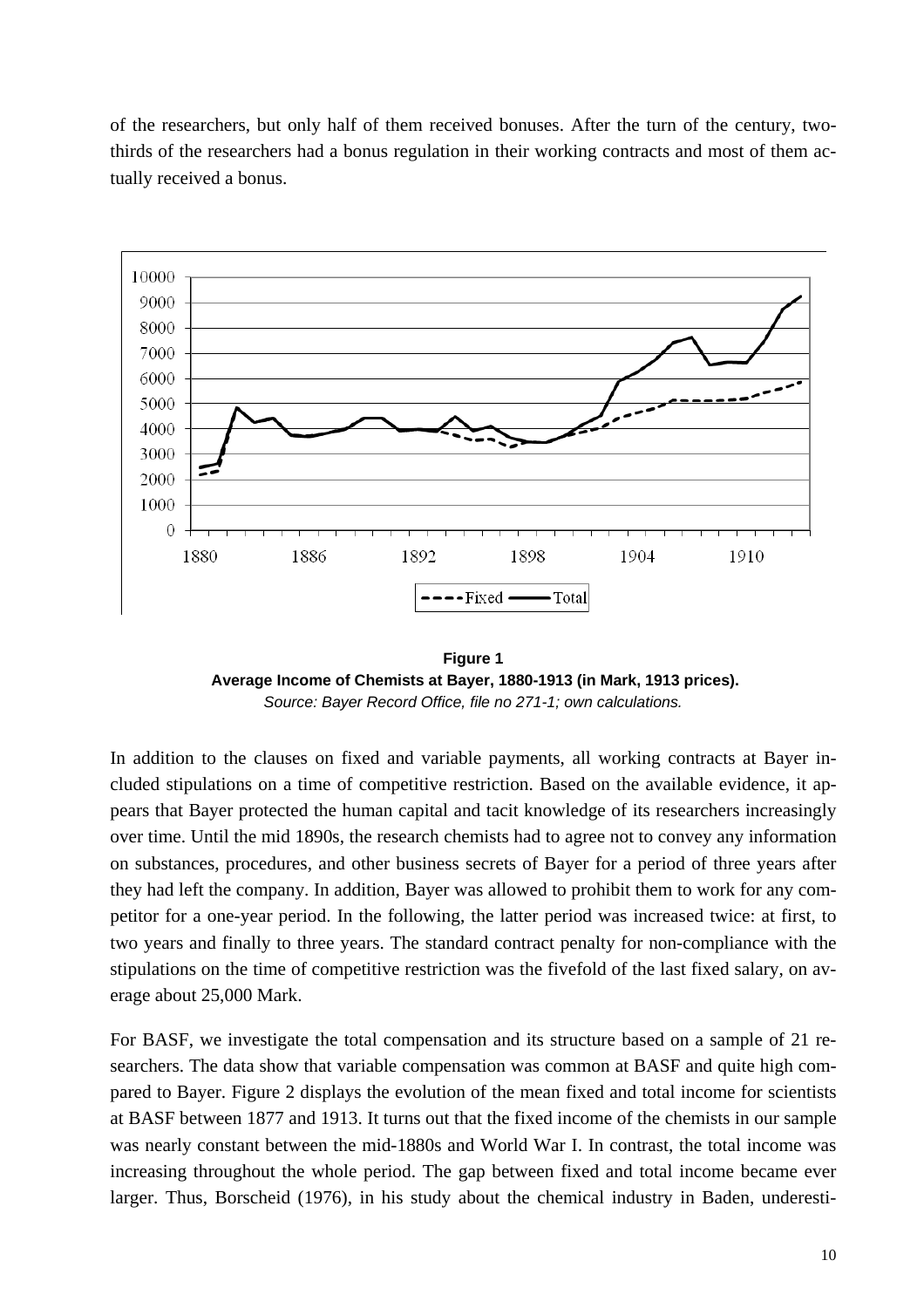mated the income dynamics and the income levels at BASF substantially since he did not include variable compensation packages into his average income time series for chemists employed by BASF. Consequently, his data show nearly constant incomes of chemists employed by BASF, whereas our income series shows a marked upward trend.



**Figure 2 Average Income of Chemists at BASF, 1877-1913 (in Mark, 1913 prices)**  *Sources: BASF Record Office, personnel files; own calculations.* 

Compared to Bayer, the available evidence suggests that the ratio of variable payments to total income of BASF's research chemists was substantially higher for all individuals and at any point in time. Moreover, BASF started to use comprehensive variable compensation schemes about ten years earlier than Bayer. However, the bonus schemes at the two companies were very different. In contrast to Bayer, at BASF the size of the bonuses (called *Gratificationen*) was almost completely at the discretion of the company. The working contracts of BASF's chemists only stipulated that some bonus payments ought to be made and they defined a minimum payment in the first year. As a result, almost all research chemists received some bonus payments, but there was no obvious link to the performance of the respective individuals. In most of the cases, the bonus payment simply increased every year.

Yet, four of the 21 investigated chemists at BASF received variable bonuses that were explicitly related to specific inventions. Another researcher got a fixed award for some non-specified achievement. Unlike the practice at Bayer, the variable bonuses were not calculated on the basis of net profits, but on the basis of output or sales. In general, the available data suggest that if and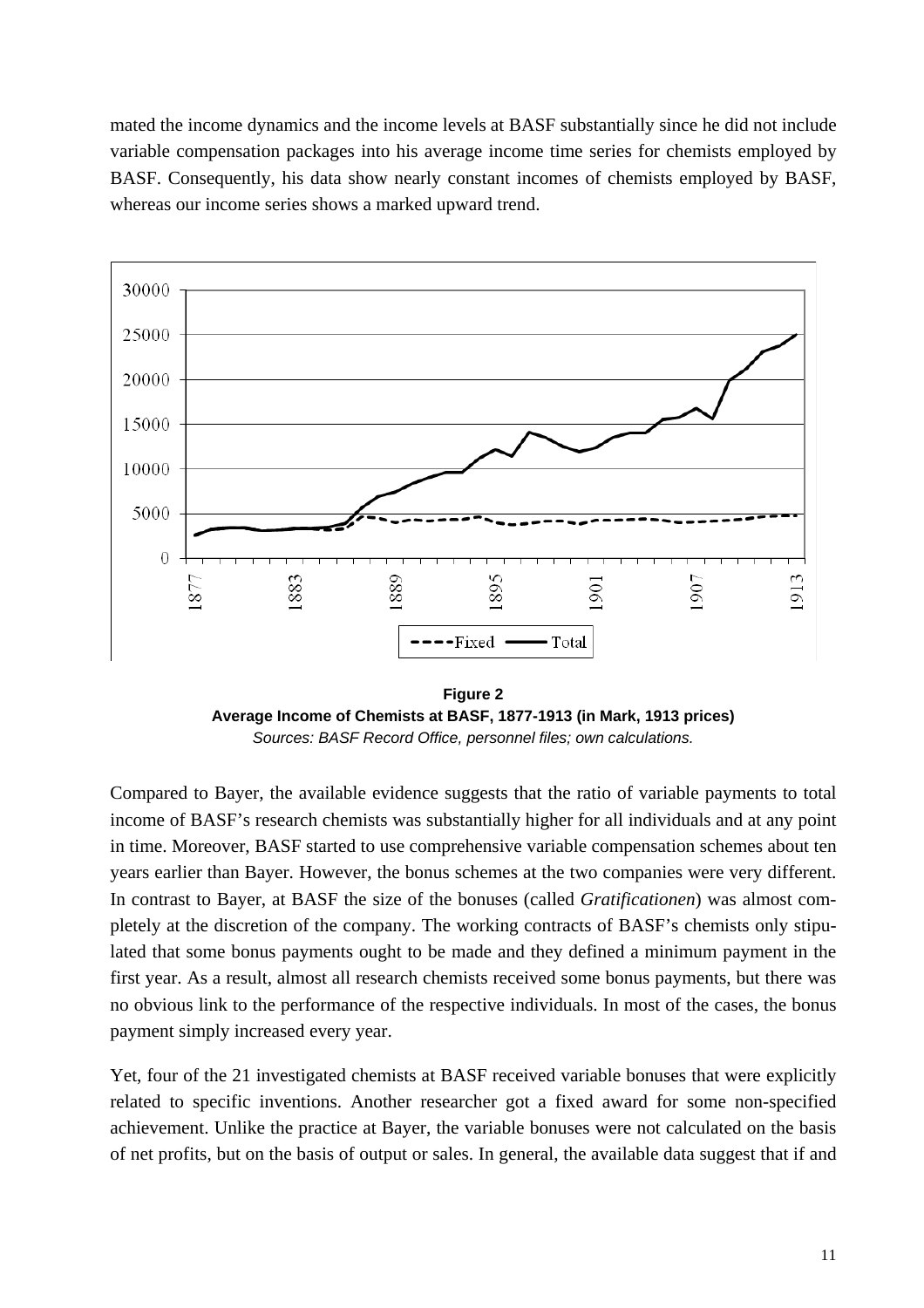how these payments were made was at the discretion of the company.<sup>14</sup> At least, it was not laid down in the investigated working contracts.

Apart from these differences in the bonus schemes, the working contracts of the two companies also differed in other respects. Unlike Bayer, BASF did not offer annually increasing fixed payments to its research chemists: increases in fixed salaries were discretionary and unevenly granted by the company.<sup>15</sup> In addition and again in contrast to Bayer, the typical working contract at BASF did not have a fixed duration, whereas Bayer's working contracts had a standard duration of five years. BASF stipulated only that the contracts could be terminated with a period of notice of six months. Like the working contracts at Bayer, those at BASF also included a clause that defined a time of competitive restriction. In the overwhelming majority of cases, researchers were not allowed to work at competing companies for a three-year period.<sup>16</sup> The contract penalty for non-compliance with these stipulations was usually set at 50.000 Mark.<sup>17</sup>

Finally, we turn to Siemens, Germany's leading electrical engineering firm, and evaluate fixed and variable payments for 60 researchers and technical employees. The findings indicate that in all the years between 1890 and 1913, all researchers and technical employees at Siemens received some variable payments, but that they could be very different in size. Furthermore, it becomes clear that variable components made up a substantial part of the total income of the investigated individuals: they accounted for roughly one quarter of total income.<sup>18</sup> The evolution of the mean fixed and total income of researchers and technical employees at Siemens over time is displayed in Figure 3. Both series show a secular upward trend. Roughly up to the turn of the century, they are co-moving. Then, the total income series is increasing at a larger growth rate than fixed income series, indicating the relative increase in the importance of variable payments.

j 14 For example, Richard Arheidt was granted a payment of four Mark for every 1,000 Kilograms of hydrogen in 1896 and another payment of 2 Mark for every 100 Kilograms of cyrogenic dyes in 1902. Then, in 1905 BASF informed Arheidt that his payments for cyrogenic dyes did not reflect the actual profitability of this line of business and as a result, his payments were reduced to 1 Mark for every 100 Kilograms. Finally, in 1908 BASF changed the assessment base of the bonuses. Arheidt now received a certain fraction of the profits from the anilin dye department (BASF Record Office, personnel file Richardt Arheidt).

<sup>15</sup> The personnel files of several researchers included one or more letters, in which the company told them that their fixed income will be increased.

<sup>16</sup> In one case, a five-year period was agreed on.

<sup>17</sup> In one case, a slightly lower and, in another, a substantially higher penalty was included (40,000 and 100,000 M, respectively).

<sup>18</sup> Based only on the technical employee data that is also included in our Siemens sample, Conrad (1986: 71) estimated about the same share of variable bonuses in total incomes after the turn of the century.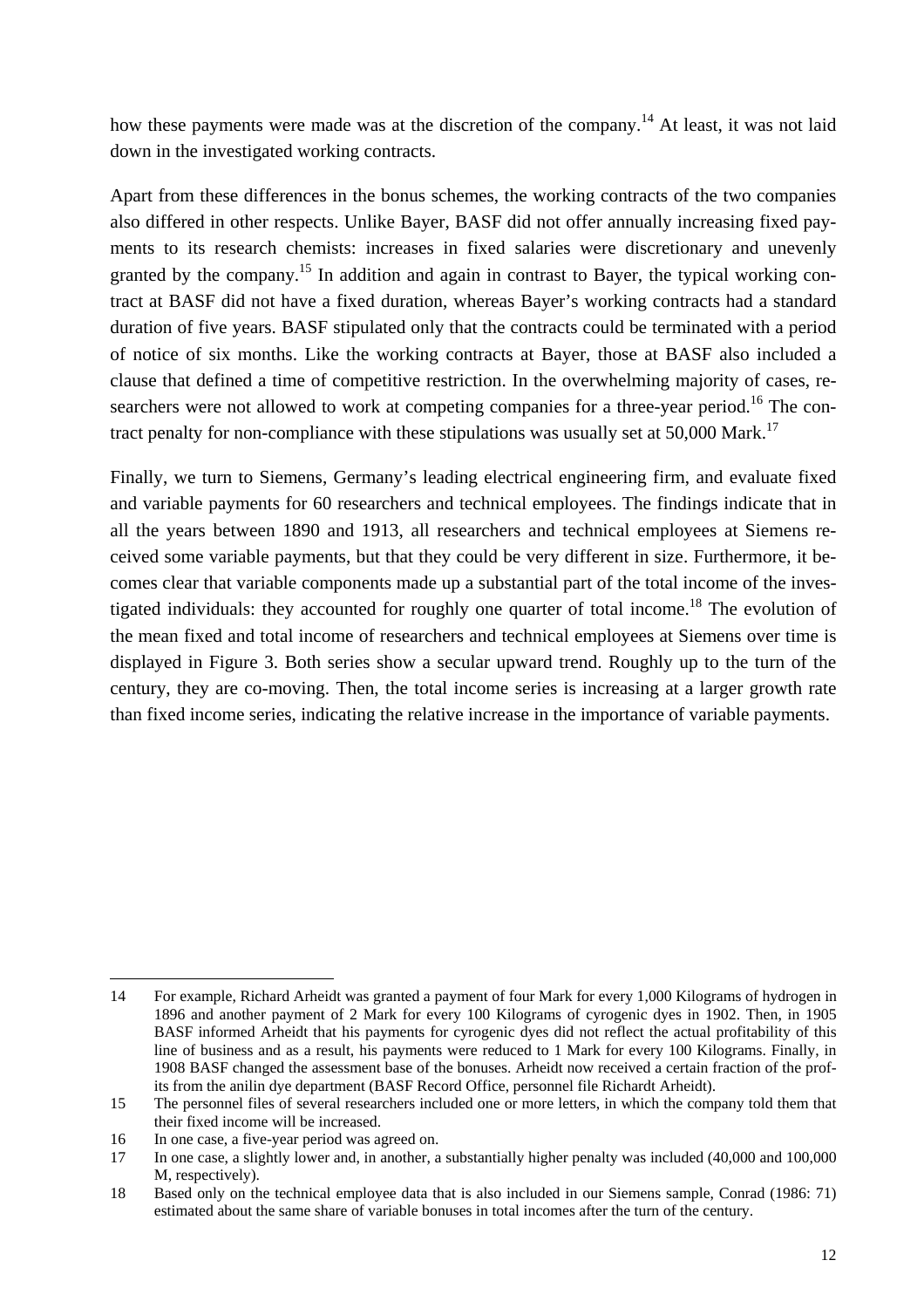

**Figure 3 Average Income of Researchers and Technical Employees at Siemens, 1890-1913 (in Mark, 1913 prices)** 

*Sources: Siemens Record Office, personnel files, file no. 13/Li 67; own calculations.* 

In general, employees received two different kinds of variable payments in addition to their fixed annual salary. Employees at the lower end of the hierarchy got inventory bonuses (*Inventurprämien*) at the end of each year. The higher-ranked employees received participations (*Beteiligungen*). The absolute and relative size of the latter were substantially larger than those of the former. Both kinds of payments were completely at the discretion of the company. A predefined assessment base did not exist. In his seminal work on Siemens, Kocka (1969: 262-263) shows that up to the end of the 1880s and the beginning of the 1890s, at least to some extent the inventory bonuses and the participations were linked to individual effort and/or the profitability of Siemens' businesses in general. Afterwards, both lost much of their variable nature. The former were reduced in size at the expense of higher fixed salaries and were more and more transformed into a thirteenth monthly salary. The participations were set to round sums and fixed, or they increased with the fixed salary.

In contrast to the inventory bonuses and the participations that were paid to virtually all of Siemens' employees, specific bonus payments for inventions seem to have been a rare exception<sup>19</sup> and were only reluctantly given<sup>20</sup>. General regulations were consequently ruled out.<sup>21</sup> Among the

j

<sup>19</sup> In a reply to a request by the Allied Control Commission (dated 1 March 1946) concerning the payments made to Reinhold Rüdenberg, Siemens replied that there was no special agreement between him and the company with respect to inventions and patents, as those kinds of agreements were not common at Siemens (Siemens Record Office Personnel File Reinhold Rüdenberg).

<sup>20</sup> In a memorandum (dated 20 June 1906), Carl Köttgen, who was a member of the board of directors at that time, argued against both fixed and variable payments for inventions made by Siemens' employees. While he dismissed the former kinds of payments in principle, he offered practical arguments why Siemens would not grant variable payments to its inventors. In particular, Köttgen stresses that in practice the contribution of one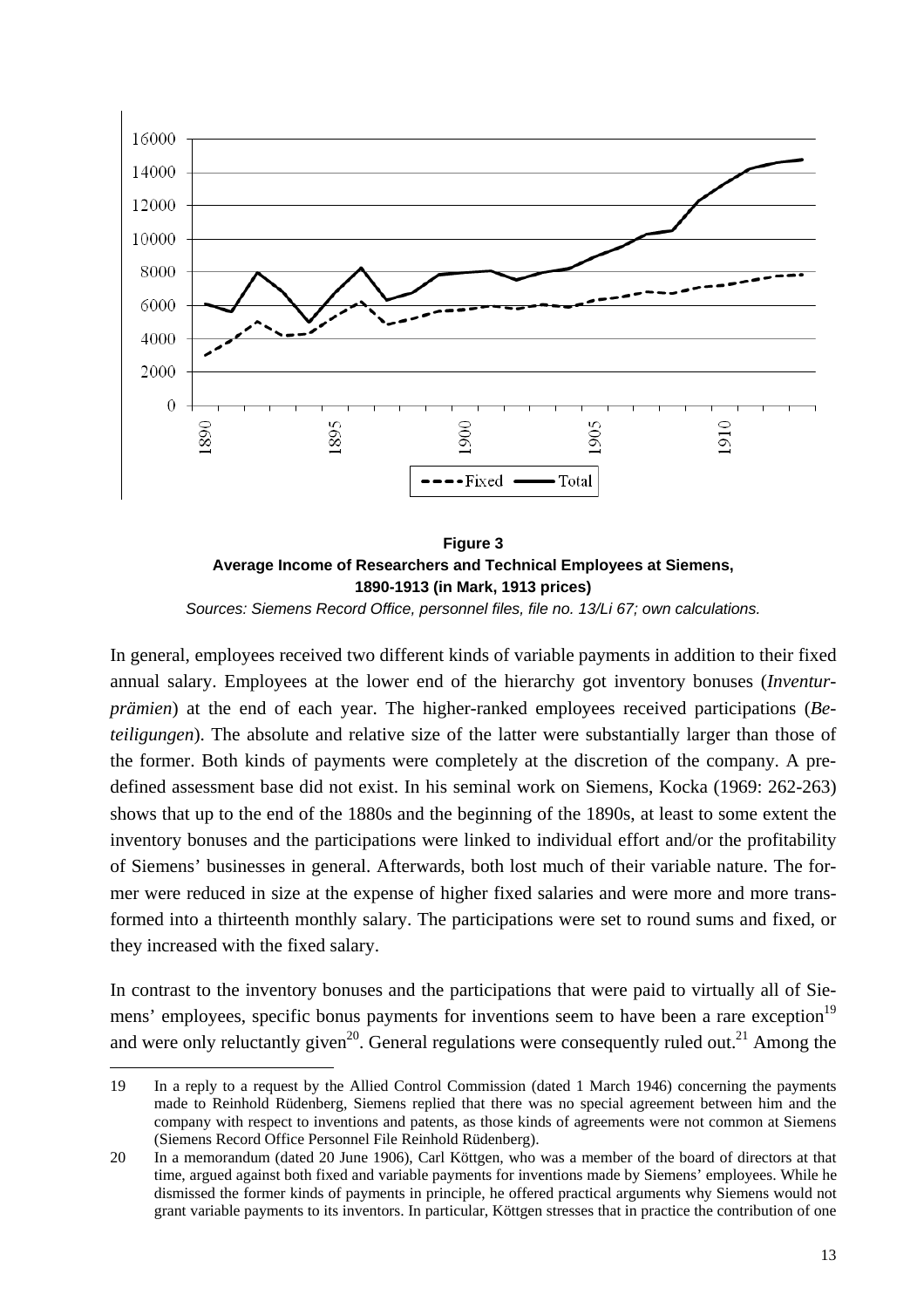employees included in our database, only two received such payments.<sup>22</sup> However, if such a payment was granted, it could be extraordinary profitable for the respective individual.<sup>23</sup>

Based on the evaluation of the information from working contracts from the department of electric trains, we can confirm the existence of substantial variable remuneration. Inventory bonuses (defined in ten out of 19 contracts) were fixed to one monthly salary. Those employees that received participations (nine out of 19 contracts) were in most cases at least granted a minimum payment each year. In two cases, even the annual increases were defined *a priori*. In addition to these clauses on variable components, the working contracts determined a fixed annual salary and usually also one increase of the salary within the duration of the contract, with the exact timing of any increase at the discretion of the company. The usual duration of a contract was five years, but occasionally shorter time periods were agreed on. If a contract expired, it would have to be terminated within a period of notice of six months. Otherwise, it would automatically be prolonged for another period of between one and five years. None of the available contracts included stipulations on a period of competitive restriction. However, Siemens' decree on the property rights of employee-inventions stipulated that employees were not allowed to apply for a patent within two months after termination of their employment. $24$ 

specific invention to the overall sales price of a product was highly arbitrary and, thus, it was nearly impossible to assign a share of any price to a specific patent (Siemens Record Office VVA Carl Köttgen).

 $\overline{a}$ 

<sup>21</sup> The company's decree on the property rights of inventions made by employees stipulated: "Es bleibt dem freien Ermessen der Gesellschaft vorbehalten, bei Erfindungen von besonderer Genialität und geschäftlichem Werte den Angestellten, der diese Erfindung gemacht hat, durch Verbesserung seiner Stellung, durch Bewilligung einer einmaligen oder fortlaufenden Tantieme oder auf eine andere, ihr passend erscheinende Weise für solche außerordentliche Leistung zu honorieren" (Cited from the decree issued in 1899, Siemens Record Office, file no. 4/Lk 78).

<sup>22</sup> In a draft of his working contract (dated 4 July 1905), Werner Bolton was granted 5,000 M. for every 1 million tantal light bulbs up to a total income of 60,000 M. (Siemens Record Office, Personnel File Werner Bolton). Due to the decision of a special conference (headed by Werner von Siemens and dated 20 March 1897), Waldemar Meißner received 50 M. for every stone drilling machine sold (Siemens Record Office, Personnel File Waldemar Meißner).

<sup>23</sup> For example, Werner Bolton received substantial bonus paymets for the invention of the tantal light bulb.

<sup>24</sup> Siemens Record Office, file no. 4/Lk 78.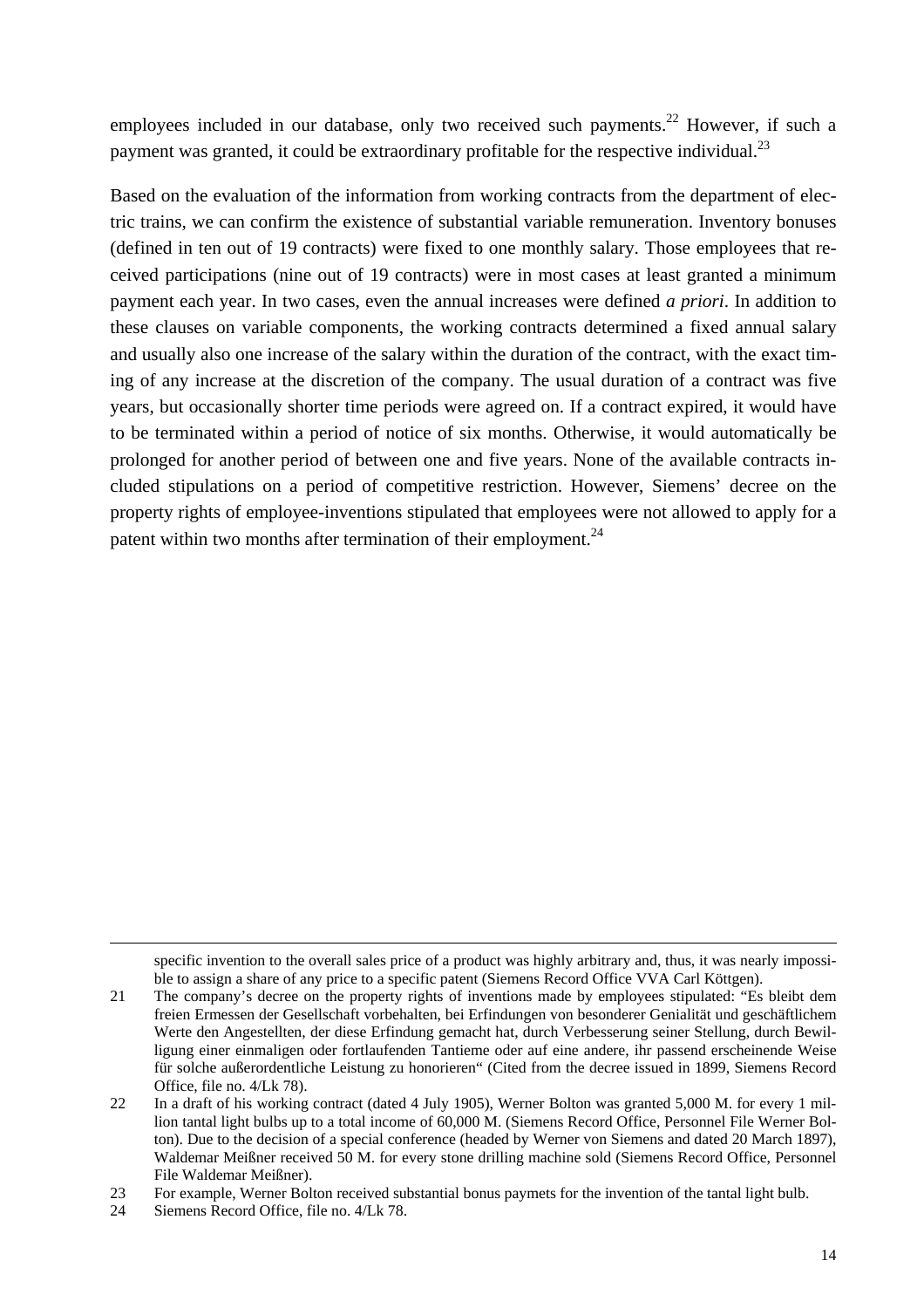

**Figure 4** 

**Average total income of researchers as multiples of the average income of an industrial worker.** 

In Figure 4, we compare the total income of researchers at Bayer, BASF, and Siemens to the average income of industrial workers between 1877 and 1913.<sup>25</sup> First of all, researchers were much better paid than the average worker and the relative income position of researchers improved over time. Until the mid-1880s, the average remuneration of researchers employed by BASF, Bayer, and Siemens was about five times the income of a typical worker. The compensation of researchers at Bayer remained on this level throughout the late  $19<sup>th</sup>$  and early  $20<sup>th</sup>$  century. Researchers at BASF, on the other hand, experienced a significant increase of their relative income position over time. From the mid-1890s onwards, BASF's researchers earned an income of about 15 times a worker's income. Finally, our data suggest that Siemens took an intermediate position and paid about ten times the average worker's income to its researchers and engineers.

#### **V. Econometric evaluation**

j

In this section, we investigate the relationship between researcher's remuneration and innovative output of the three companies. Our proxies of innovative output are the number of patents and the number of long-living patents granted to the firms between 1890 and 1913. Following Streb et al. (2006), a valuable patent is a patent that was in force for at least ten years. Measured by the total number of patents granted between 1890 and 1913, Siemens was the most innovative firm, followed by Bayer, and BASF. Taking the number of valuable patents as a measure, the order changes. According to this criterion, Bayer is the most innovative firm, followed by BASF, and

<sup>25</sup> The wage data are taken from Hoffmann (1965: 492-494, col. 3).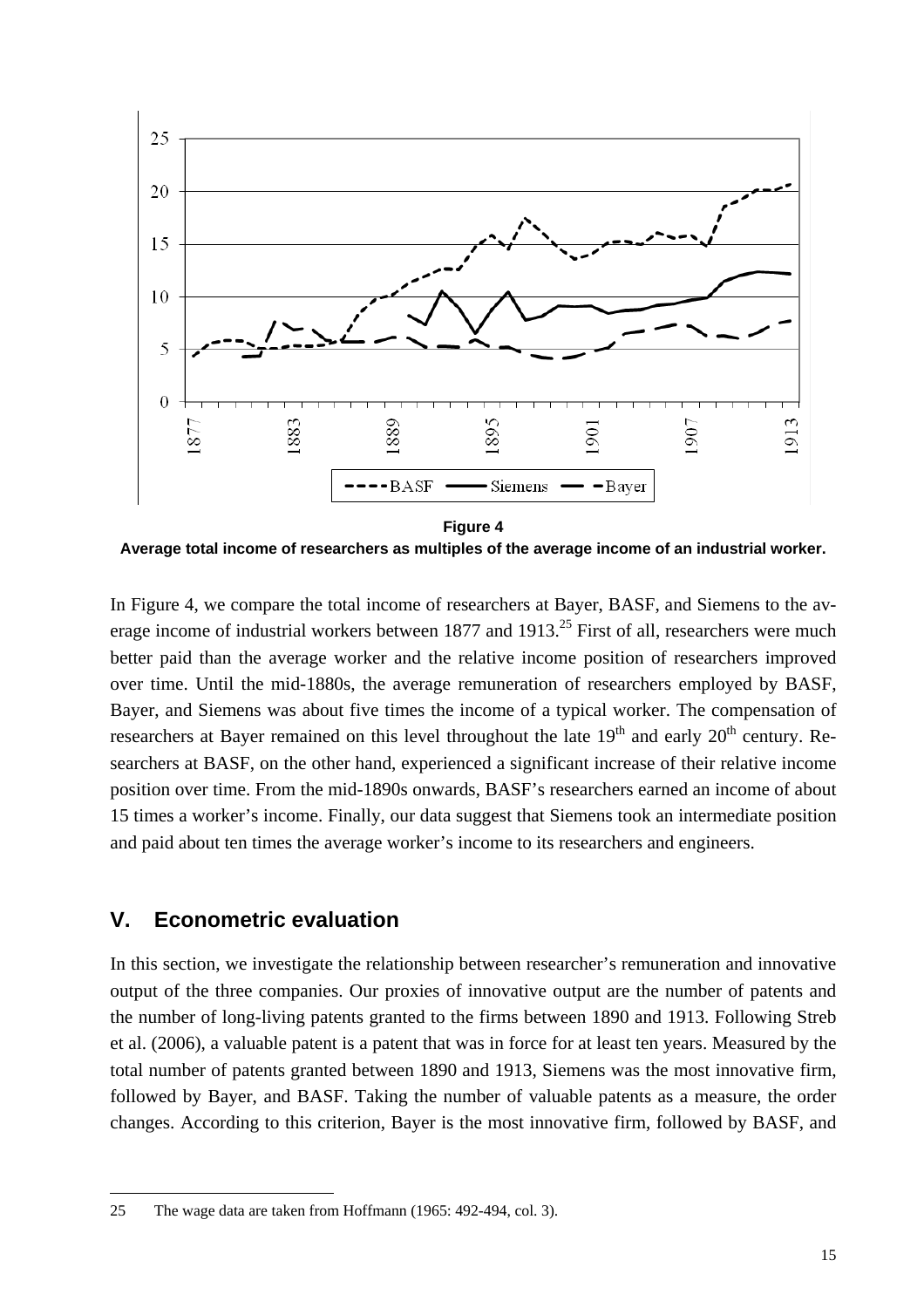Siemens. Thus, the average quality of Bayer's patents is higher than the average quality of the two other firms patents; this might be a result of the explicit incentive schemes offered by Bayer.

| TABLE 2. INNUVATIVE AUTIVITY OF THE FINING, 1090-1913 |             |              |                |  |
|-------------------------------------------------------|-------------|--------------|----------------|--|
|                                                       | <b>BASF</b> | <b>Bayer</b> | <b>Siemens</b> |  |
| Number of patents<br>granted                          | 1,445       | 1,987        | 2,111          |  |
| Number of valuable<br>patents granted                 | 563         | 752          | 397            |  |

**TABLE 2: INNOVATIVE ACTIVITY OF THE FIRMS, 1890-1913** 

*Sources: Number of patents granted: Kaiserliches Patentamt (various years); number of valuable patents: Streb et al. (2006).* 

Explanatory variables are the average total compensation paid by firm i during period t to the researcher in our sample; the average share of variable compensation in total compensation in the compensation of the researchers at firm i during period t; the aggregate innovative activity, i.e. the total number of patents granted in the technology classes chemicals, dyestuffs, and electrical engineering during period t; and firm fixed effects. To account for possible dynamic effects, the lagged dependent variable is included in all regressions and some of the regressions also include the lagged explanatory variables as regressor. Thus, we estimate autoregressive distributed lag (ARDL) models with one autoregressive parameter and zero or one lagged explanatory variables, i.e. we estimate ARDL  $(1,0)$  or ARDL  $(1,1)$  models, see equations  $(1)$  to  $(4)$ .<sup>26</sup>

- (1) Patents<sub>i,t</sub> = c +  $\lambda$ Patents<sub>i,t-1</sub> +  $\beta_0 X_t$
- (2) Patents<sub>i,t</sub> = c +  $\lambda$ Patents<sub>i,t-1</sub> +  $\beta_0 X_t$  +  $\beta_1 X_{t-1}$
- (3) Valuable Patents<sub>i,t</sub> = c +  $\lambda$ Valuable Patents<sub>i,t-1</sub> +  $\beta_0 X_t$
- (4) Valuable Patents<sub>i,t</sub> = c +  $\lambda$ Valuable Patents<sub>i,t-1</sub> +  $\beta_0 X_t$  +  $\beta_1 X_{t-1}$  $X_t = \{ \text{Bonusshare}_{i,t}, \text{Comparison}_{i,t}, \text{Innovation}_{t}, \text{Bayer}, \text{BASP}, \text{Siemens} \}$  $X_{t-1} = \{ \text{Bonusshare}_{i,t-1}, \text{Comparison}_{i,t-1}, \text{Innovation}_{t-1} \}$

Equations (1) and (3) are ARDL (1,0) models explaining the number of patents (valuable patents) granted to firm i during period t using the lagged dependent variable and a set of contemporaneous explanatory variables  $X_t$ . Equations (2) and (4) are ARDL (1,1) models, which also include the lagged explanatory variables  $X_{t-1}$ . The  $\beta_0$ -coefficients measure the contemporaneous effects of an explanatory variable, whereas the ratio  $(\beta_0 + \beta_1) / (1-\lambda)$  equals the long-run effect of an explanatory variable on the dependent variable.

From an econometric point of view, it is well-known that ARDL models yield efficient, but downward biased results (Nickel, 1981) and several dynamic panel estimators have been proposed to estimate unbiased and efficient models. However, these more recent dynamic panel es-

j

<sup>26</sup> See Greene (2003: 571-576) for a technical exposition of ARDL models.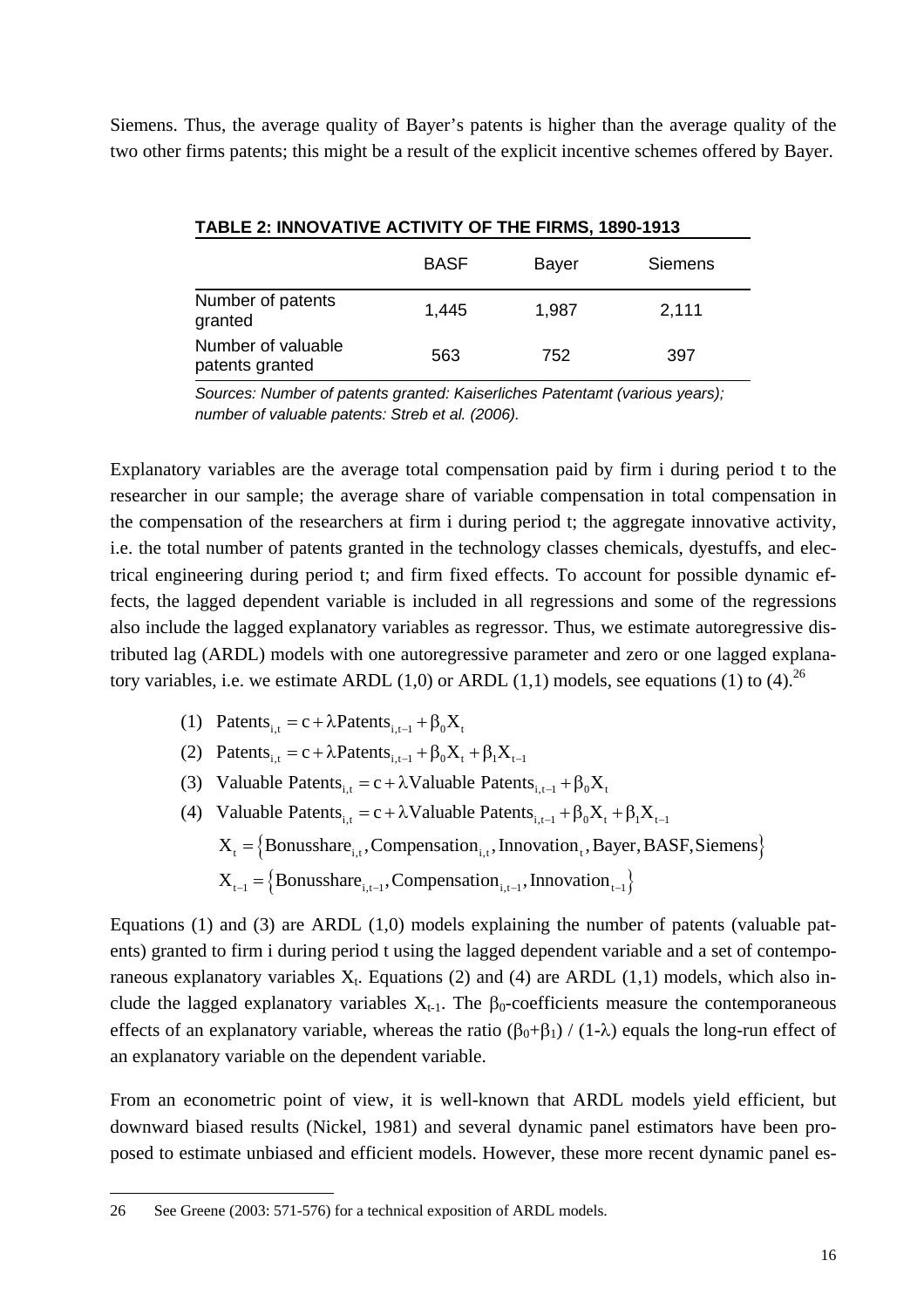timators perform only in relatively large samples better than the established ARDL model. More specifically, dynamic panel estimators usually yield less biased, but inefficient results in small samples (see, e.g., Kiviet, 1995; Judson and Owen, 1999). Given the time and cross-sectional dimension of our data set, the formula derived by Kiviet (1995) suggest that the bias is close to zero in our data set.<sup>27</sup> Thus, we prefer the slightly biased, but efficient ARDL estimator over unbiased, but inefficient dynamic panel estimators.

Table 3 presents the baseline regression results for the ARDL (1,0) and ARDL (1,1) models. The only variable with a significant impact on the innovative activity of the three firms in our sample is the aggregate number of patents granted in chemicals, dyestuffs, and electrical engineering, i.e., the aggregate innovative activity. Moreover, the lagged dependent variables show substantial persistence in innovative activity over time. The variables of interest – the total compensation and the share of bonus payments in total compensation – are statistically insignificant. Neither the contemporaneous nor the long-run effects of total compensation or the bonus share in total compensation are significant from a statistical point of view. Thus, compensation schemes for researchers did not affect the innovative activity of German high-tech firms during the late  $19<sup>th</sup>$  and early  $20<sup>th</sup>$  century. Moreover, the firm fixed effects are all insignificant. This indicates that differences in the management of innovation – e.g., the type of working contracts offered to researchers – did not influence the innovative activity. Yet, the overall innovative activity in the economy had a significant impact on the innovative activity of the three firms. The long-run effects indicate that a one percent increase in aggregate innovative activity increased the number of patents by about 0.9 percent and the number of valuable patents by about 1.3 percent.

-

<sup>27</sup> Kiviet (1995) demonstrates that the bias in ARDL (1,0) models is N-1T-3/2, with N denoting the crosssection dimension and T denoting the time series dimension. Our data set contains 24 years of observations for three firms. This implies a bias of 0.0028.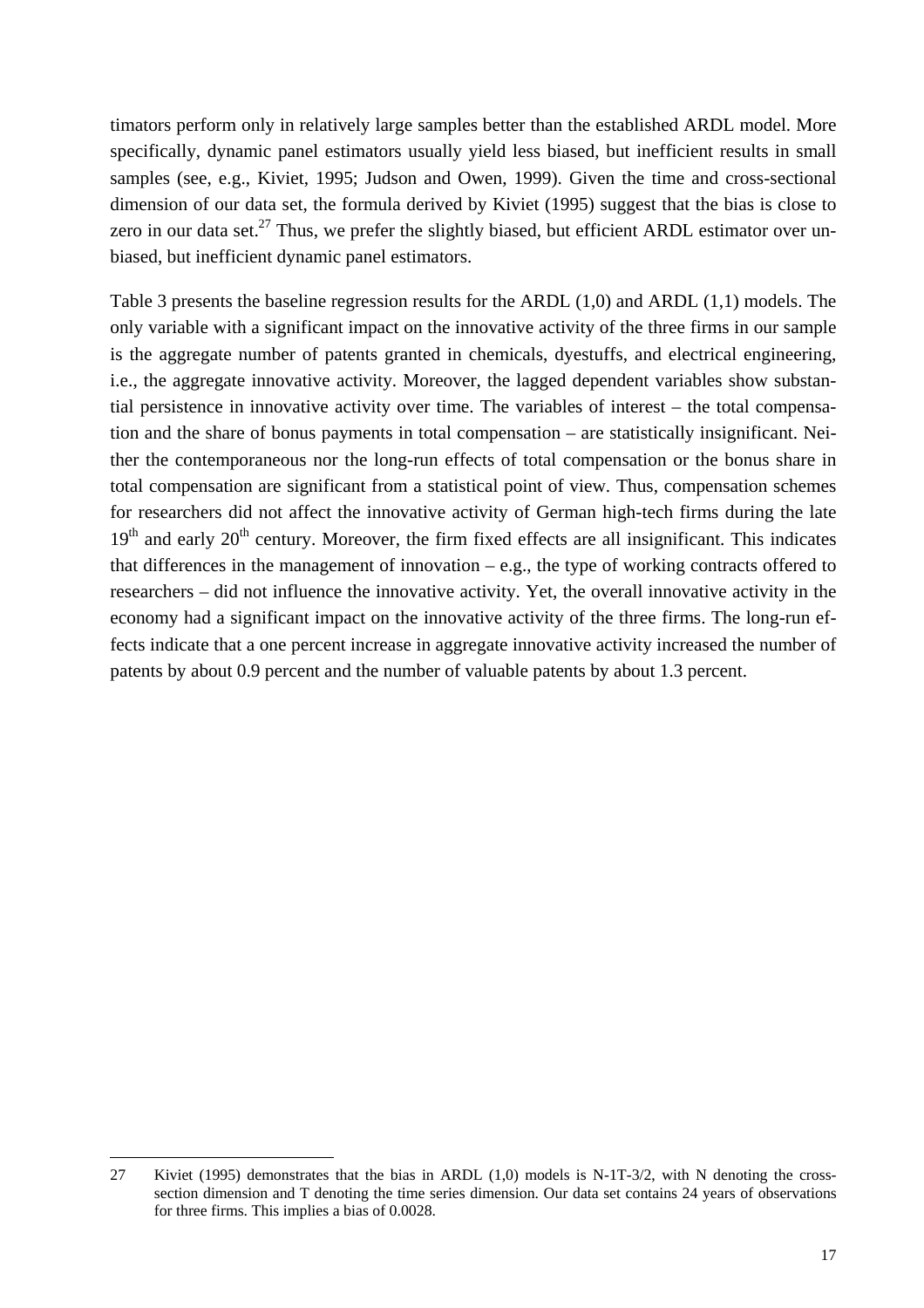|                                                   | Log (Number of patents) |            | Log (Number of<br>valuable patents) |            |
|---------------------------------------------------|-------------------------|------------|-------------------------------------|------------|
|                                                   | (1)                     | (2)        | (3)                                 | (4)        |
| Log (Share of bonus in total compensation)        | 0.004                   | $-0.014$   | $-0.041$                            | $-0.067$   |
| Log (Total compensation)                          | $-0.042$                | $-0.190$   | $-0.152$                            | $-0.088$   |
| Log (Aggregate innovative activity)               | $0.459***$              | $0.918***$ | $0.587**$                           | $1.313***$ |
| <b>Bayer</b>                                      | $-0.575$                | $-0.099$   | $-1.471$                            | $-1.043$   |
| <b>BASF</b>                                       | $-0.165*$               | $-0.148$   | 0.084                               | 0.040      |
| <b>Siemens</b>                                    | 0.093                   | 0.149      | 0.422                               | 0.330      |
| Log (Share of bonus in total compensation in t-1) |                         | 0.068      |                                     | 0.108      |
| Log (Total compensation in t-1)                   |                         | 0.104      |                                     | $-0.051$   |
| Log (Aggregate innovative activity in t-1)        |                         | $-0.520*$  |                                     | $-0.822**$ |
| Log (Number of patents in t-1)                    | $0.488***$              | $0.573***$ |                                     |            |
| Log (Number of valuable patents in t-1)           |                         |            | $0.552***$                          | $0.614***$ |
|                                                   | Long-run effects        |            |                                     |            |
| Share of bonus in total compensation              |                         | 0.127      |                                     | 0.104      |
| Total compensation                                |                         | $-0.201$   |                                     | $-0.361$   |
| Aggregate innovative activity                     |                         | 0.933***   |                                     | $1.274***$ |
| Number of observations                            | 69                      | 69         | 69                                  | 69         |
| Autocorrelation of residuals                      | 0.296                   | 0.181      | 0.167                               | 0.039      |
| F-Test (p-value)                                  | 0.000                   | 0.000      | 0.000                               | 0.000      |
| adjusted R <sup>2</sup>                           | 0.808                   | 0.820      | 0.638                               | 0.648      |

#### **TABLE 3: COMPENSATION AND INNOVATION - BASELINE REGRESSION**

*Method: Ordinary least squares (OLS). Standard errors corrected for heteroscedasticity. \*, \*\*, \*\*\* indicates significance on 10, 5, and 1 percent level, respectively.* 

Table 4 presents the first set of stability checks. It might be the case that the variables have a trend and that standard OLS regressions of the level series yield spurious results. Thus, we reestimated the regression from Table 3 using first differences. Indeed, the autocorrelation of residuals and the coefficients of the lagged dependent variable are much smaller if first differences are employed. However, the main results still holds: only the aggregate innovative activity influenced the innovative performance of the three firms in our sample. Compensation schemes or firm specific effects are insignificant.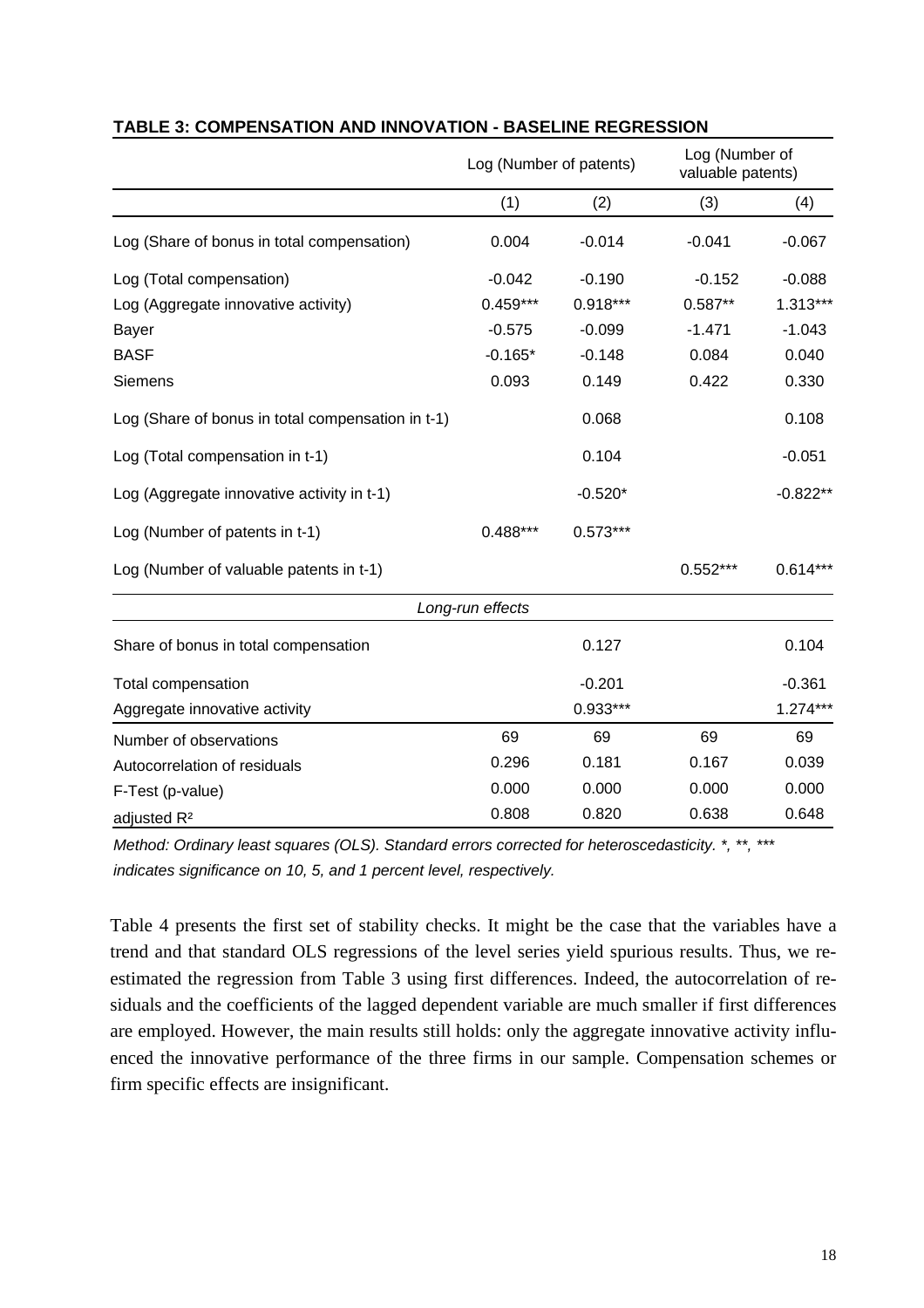|                                                        | $\Delta$ Log (Number of<br>patents) |            | $\Delta$ Log (Number of<br>valuable patents) |           |
|--------------------------------------------------------|-------------------------------------|------------|----------------------------------------------|-----------|
|                                                        | (1)                                 | (2)        | (3)                                          | (4)       |
| ∆ Log (Share of bonus in total compensation)           | 0.041                               | $-0.039$   | $-0.063$                                     | $-0.161$  |
| $\triangle$ Log (Total compensation)                   | $-0.403$                            | $-0.213$   | 0.116                                        | 0.293     |
| $\triangle$ Log (Aggregate innovative activity)        | $1.251***$                          | $1.158***$ | 1.503***                                     | 1.286**   |
| <b>Bayer</b>                                           | $-0.036$                            | $-0.075$   | $-0.043$                                     | $-0.072$  |
| <b>BASF</b>                                            | 0.019                               | 0.017      | 0.146                                        | 0.155     |
| <b>Siemens</b>                                         | 0.142                               | 0.152      | $-0.019$                                     | $-0.083$  |
| 4 Log (Share of bonus in total compensation in t-1)    |                                     | 0.013      |                                              | $-0.140$  |
| $\Delta$ Log (Total compensation in t-1)               |                                     | $-0.195$   |                                              | $0.803*$  |
| $\triangle$ Log (Aggregate innovative activity in t-1) |                                     | 0.788**    |                                              | 0.201     |
| $\Delta$ Log (Number of patents in t-1)                | 0.035                               | $-0.116$   |                                              |           |
| $\Delta$ Log (Number of valuable patents in t-1)       |                                     |            | $-0.106$                                     | $-0.137$  |
|                                                        | Long-run effects                    |            |                                              |           |
| Share of bonus in total compensation                   |                                     | $-0.024$   |                                              | $-0.265*$ |
| Total compensation                                     |                                     | $-0.365$   |                                              | 0.965     |
| Aggregate innovative activity                          |                                     | $1.743***$ |                                              | 1.308**   |
| Number of observations                                 | 69                                  | 69         | 69                                           | 69        |
| Autocorrelation of residuals                           | 0.034                               | 0.167      | $-0.028$                                     | $-0.036$  |
| F-Test (p-value)                                       | 0.002                               | 0.003      | 0.120                                        | 0.095     |
| adjusted R <sup>2</sup>                                | 0.203                               | 0.230      | 0.064                                        | 0.092     |

#### **TABLE 4: COMPENSATION AND INNOVATION - STABILITY CHECK I**

*Method: Ordinary least squares (OLS). Standard errors corrected for heteroscedasticity. \*, \*\*, \*\*\* indicates significance on 10, 5, and 1 percent level, respectively.* 

 Our second stability check accounts for the fact that the number of patents and the number of valuable patents are non-negative by definition. Thus, a Tobit model might be the appropriate estimator. Indeed, the null hypothesis that a Tobit model is the correct econometric specification cannot be rejected. Yet, the key result is not affected by the choice of the estimator: the aggregate innovative activity has a positive and significant impact on the innovative activity of the three firms in our sample, whereas compensation schemes have, from an economic or statistical point of view, a small impact on innovativeness.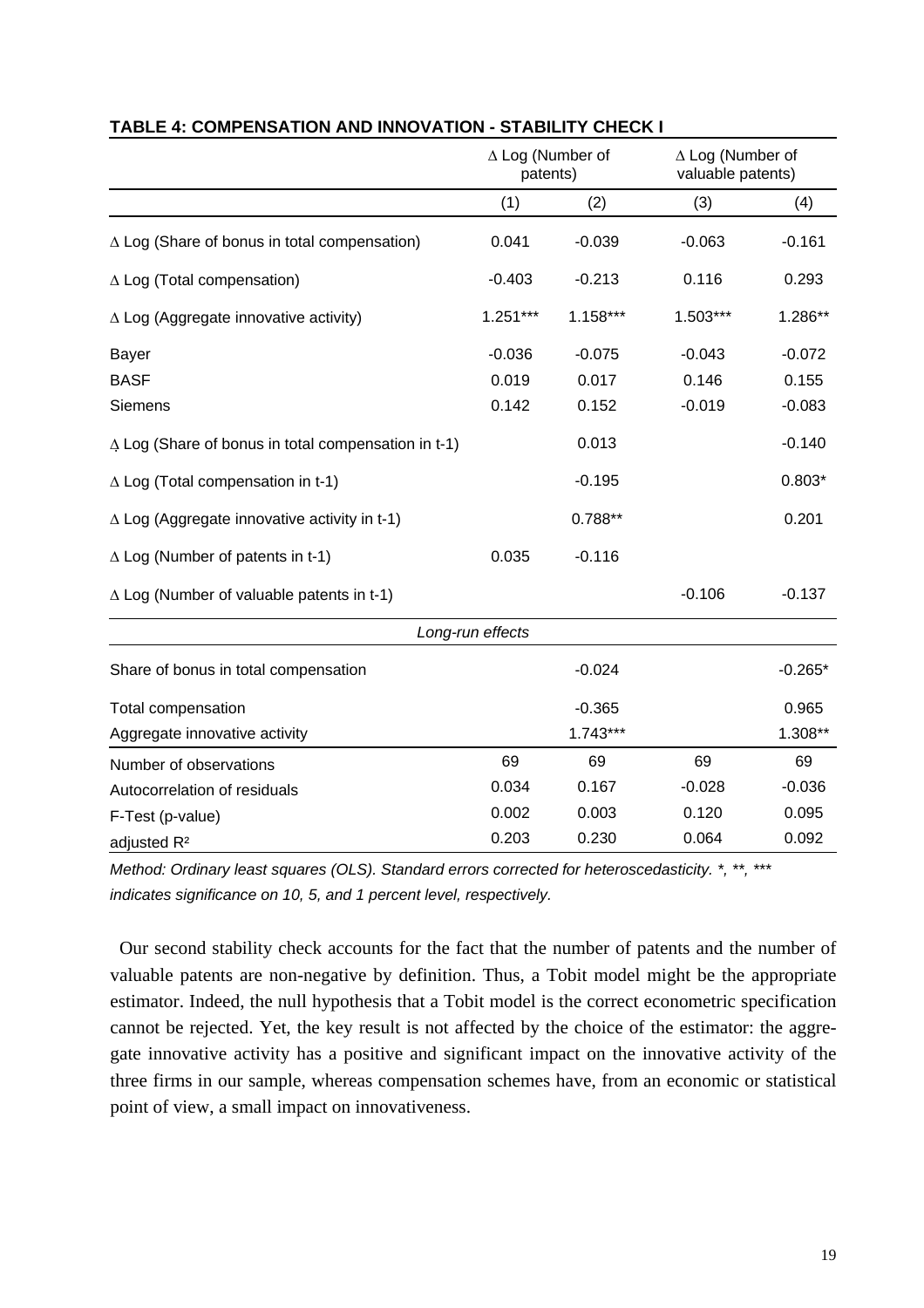|                                             | Number of patents |            | Number of valuable<br>patents |             |
|---------------------------------------------|-------------------|------------|-------------------------------|-------------|
|                                             | (1)               | (2)        | (3)                           | (4)         |
| Share of bonus in total compensation        | 12.653            | $-18.850$  | 1.403                         | 23.792      |
| <b>Total compensation</b>                   | $-0.000$          | 0.000      | $-0.000$                      | $-0.002***$ |
| Aggregate innovative activity               | $0.022***$        | $0.049**$  | $0.014**$                     | $0.024*$    |
| <b>Bayer</b>                                | 5.394             | 4.102      | $-3.787$                      | $-5.276$    |
| <b>BASF</b>                                 | $-12.363$         | $-12.163$  | 1.437                         | 5.905       |
| <b>Siemens</b>                              | 5.068             | 3.043      | 7.644                         | 13.092**    |
| Share of bonus in total compensation in t-1 |                   | 33.194     |                               | $-35.059*$  |
| Total compensation in t-1                   |                   | $-0.001$   |                               | $0.002***$  |
| Aggregate innovative activity in t-1        |                   | $-0.030$   |                               | $-0.007$    |
| Number of patents in t-1                    | $0.645***$        | $0.698***$ |                               |             |
| Number of valuable patents in t-1           |                   |            | $0.513***$                    | $0.460***$  |
|                                             | Long-run effects  |            |                               |             |
| Share of bonus in total compensation        |                   | 47.483     |                               | $-20.869$   |
| <b>Total compensation</b>                   |                   | $-0.001$   |                               | 0.000       |
| Aggregate innovative activity               |                   | $0.060***$ |                               | $0.031***$  |
| Number of observations                      | 69                | 69         | 69                            | 69          |
| Sigma                                       | 17.547***         | 17.139***  | 12.142***                     | 11.015***   |
| LM-Test for Tobit (p-value)                 | 0.998             | 0.999      | 0.138                         | 0.379       |
| LM-Test for normality (p-value)             | 0.064             | 0.029      | 0.000                         | 0.000       |
| ANOVA pseudo R <sup>2</sup>                 | 0.796             | 0.807      | 0.488                         | 0.568       |

#### **TABLE 5: COMPENSATION AND INNOVATION - STABILITY CHECK II**

*Method: Tobit. \*, \*\*, \*\*\* indicates significance on 10, 5, and 1 percent level, respectively.* 

### **VI. Conclusion**

In Germany, the late  $19<sup>th</sup>$  and early  $20<sup>th</sup>$  century was a period of rapid technological transformation and of fast economic growth. One key force behind this development was the rise of new industries, especially chemical, pharmaceuticals, and electrical engineering. In turn, the new industries were driven by new technologies, which were – at least in part – developed in the recently established corporate research units. The appearance of research laboratories has been investigated for various firms in Germany and other countries. In particular, the impact of government policy – e.g. in the fields of intellectual property rights and higher education – on corporate R&D and the effect of new industries on aggregate economic growth has been evaluated. In contrast, the management of the new R&D units has not been investigated in detail. Nonetheless, the management of R&D is an important topic for many national histories, since, for example,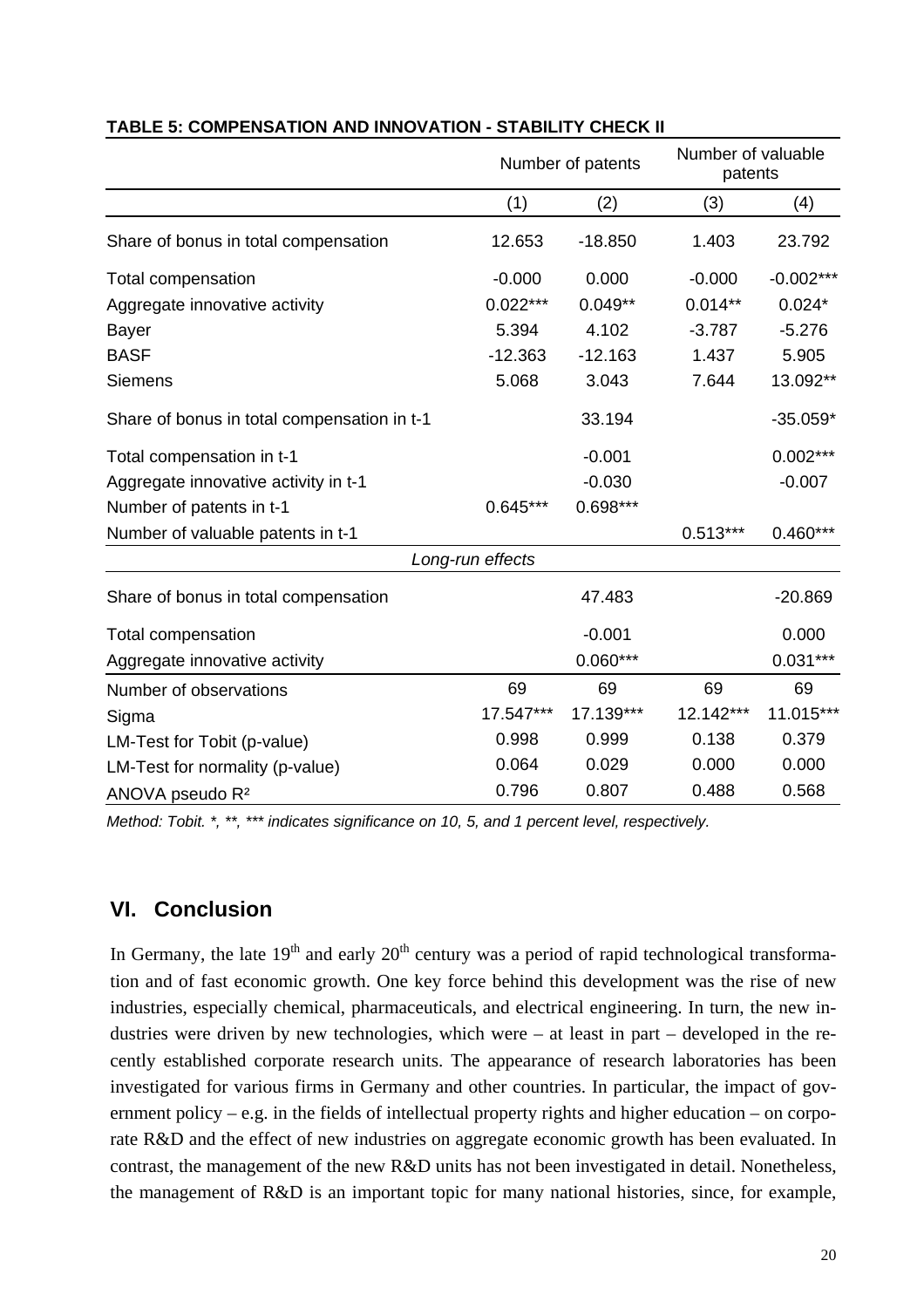German as well as U.S. patent law allocated patent rights to the firms employing inventors, and not to the inventors themselves and a successful management strategy might have to address this principal-agent problem. More specifically, we investigate if incentive or reward schemes were set up by industrial firms and if such schemes had a measurable impact on innovative activity.

It turns out that only one of the leading firms of Germany's chemical and electrical engineering industries investigated in this paper – Bayer – addressed the potential principal-agent problem by offering explicit ex-ante contracted bonus payments to the employed inventors. This firm connected bonus payments to the profits made with a specified innovation. BASF and Siemens, on the other hand, did not use explicit bonus schemes, but implemented discretionary reward schemes. At all three firms, variable compensation was important and its relative size was comparable to incentive schemes in modern corporations. However, modern incentives mostly base on stock options, whereas only bonuses were in use a century ago.

Furthermore, we show that compensation packages for researchers were unimportant for the innovative activity during the late  $19<sup>th</sup>$  and early  $20<sup>th</sup>$  century: a high share of bonus payments in total compensation or a high total compensation was not related to the number of patents granted to a firm or to the number of long-living patents granted to a firm. Moreover, we could not detect systematic difference among the first. This implies that the explicit bonus schemes used by Bayer were not systematically superior to the discretionary reward schemes implemented by Siemens and BASF. Finally, our econometric results show that the aggregate innovative activity on the industry level positively influenced the innovative activity of single firms.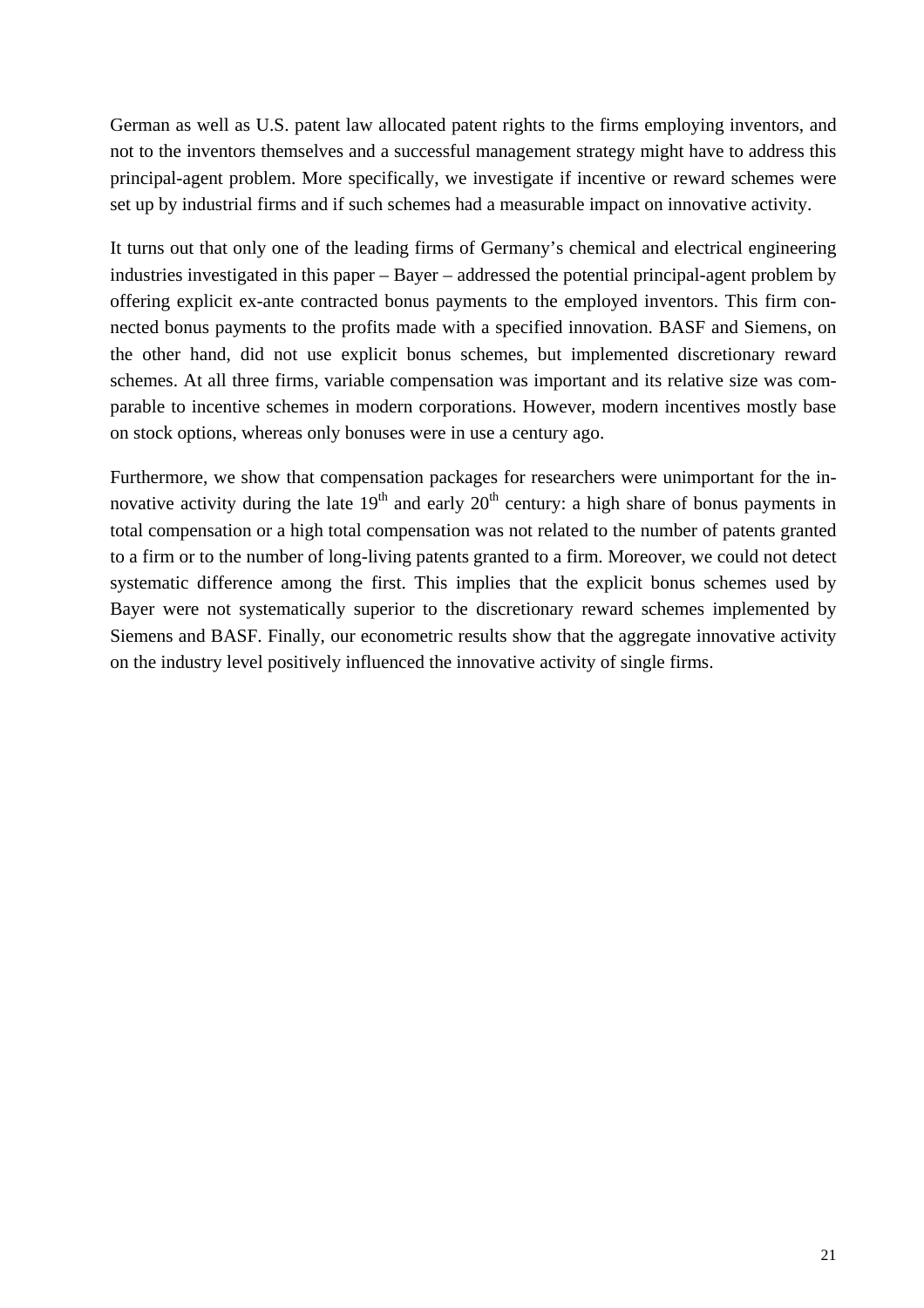# **References**

| Aghion, P. and Tirole, T. (1994)                                                       |
|----------------------------------------------------------------------------------------|
| The management of innovation                                                           |
| Quarterly Journal of Economics, 109, 1185-1209                                         |
| Anton, J.J. and Yao, D.A. (1994)                                                       |
| Expropriation and inventions: Appropriable rents in the absence of property rights     |
| American Economic Review, 84, 190-209                                                  |
| Anton, J.J. and Yao, D.A. (1995)                                                       |
| Start-ups, spin-offs, and internal projects                                            |
| Journal of Law, Economics, and Organization, 11, 362-378                               |
| Bartenbach, K. and Volz, F.-E. (1982)                                                  |
| Geschichtliche Entwicklung und Grundlagen des Arbeitnehmererfindungsrechts             |
| $-25$ Jahre ArbEG                                                                      |
| Gewerblicher Rechtsschutz und Urheberrecht, 84, 693-702                                |
| Beer, J.J. (1959)                                                                      |
| The emergence of the Germany dye industry                                              |
| The University of Illinois Press, Urbana                                               |
| Borscheid, P. (1976)                                                                   |
| Naturwissenschaft, Staat und Industrie in Baden (1848-1914)                            |
| Ernst Klett Verlag, Stuttgart                                                          |
| Cameron, R. and Neal, L. (2003)                                                        |
| A concise economic history of the World                                                |
| 4 <sup>th</sup> Edition, Oxford University Press, Oxford                               |
| Chandler, A.D. (2005)                                                                  |
| Shaping the industrial century: The remarkable story of the evolution of the modern    |
| chemical and pharmaceutical industries                                                 |
| Harvard University Press, Cambridge / Mass.                                            |
| Church, R. and Tansey, E.M. (2007)                                                     |
| Burroughs, Wellcome & Co.: Knowledge, trust, profit and the transformation of the      |
| British pharmaceutical industry, 1880-1940                                             |
| Crucible Books, Lancaster                                                              |
| Conrad, C. (1986)                                                                      |
| Erfolgsbeteiligung und Vermögensbildung der Arbeitnehmer bei Siemens (1847-1945)       |
| Steiner, Stuttgart                                                                     |
| Erker, P. (1990)                                                                       |
| Die Verwissenschaftlichung der Industrie: Zur Geschichte der Industrieforschung in den |
| europäischen und amerikanischen Elektrokonzernen, 1890-1930                            |
| Zeitschrift für Unternehmensgeschichte, 35, 73-94                                      |
| Feldenkirchen, W. and Posner, E. (2005)                                                |
| Die Siemens Unternehmer                                                                |
| Piper, München                                                                         |
| Fisk, C.L. (1998)                                                                      |
| Removing the 'Fuel of interest' from the 'Fire of Genius': Law and the employee        |
| inventor, 1830-1930                                                                    |
| University of Chicago Law Review, 65, 1127-1198                                        |
| Flechtner, H.J. (1959)                                                                 |
| Carl Duisberg: Vom Chemiker zum Wirtschaftsführer                                      |
| Econ Verlag, Düsseldorf                                                                |
|                                                                                        |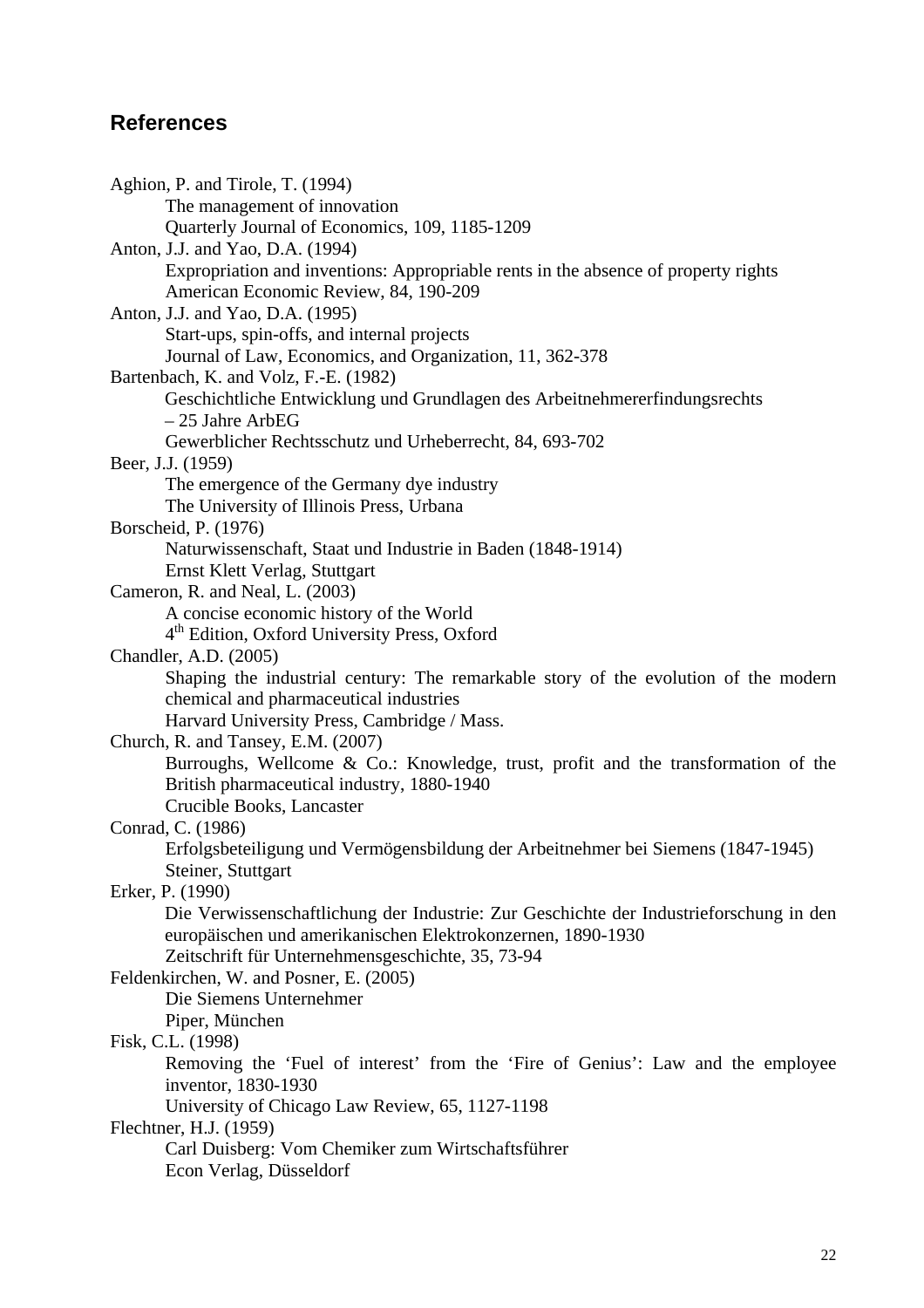Galambos, L. and Sewell, J.E. (1995) Networks of innovation: Vaccine development at Merck, Sharp & Dohme, and Mulford, 1895- 1995 Cambridge University Press, Cambridge Gareis, C. von (1879) Über das Erfinderrecht von Beamten, Angestellten und Arbeitern Carl Heymann: Berlin Gesellschaft für soziale Reform (1919) Erfinderschutz: Sozialpolitische Forderungen einzelner Berufsgruppen. Verhandlungsbericht der außerordentlichen Hauptversammlung der Gesellschaft für soziale Reform, Berlin, 9. Mai 1914 Verlag von Gustav Fischer, Berlin Greene, W.H. (2003) Econometric Analysis 5<sup>th</sup> Edition, Pearson Education International, Upper Saddle River Griliches, Z. (1990) Patent statistics as economic indicators: A survey Journal of Economic Literature, 28, 1661-1707 Grupp, H., Dominguez-Lacase, I., and Friedrich-Nishio, M. (2002) Das deutsche Innovationssystem seit der Reichsgründung Physica Verlag, Heidelberg Hoffmann, W.G. (1965) Das Wachstum der deutschen Wirtschaft seit der Mitte des 19. Jahrhunderts Springer, Berlin Holmstrom, B. and Milgrom, R. (1991) Multitask principal agent analyses: Incentive contracts, asset ownership, and job design Journal of Law, Economics, and Organization, 7, 24-52 Honig-Haftel, S. and Martin, L.R. (1993) The effectiveness of reward systems on innovative output: An empirical analysis Small Business Economics, 5, 261-269 Hounshell, D.A. and Smith, J.K. (1988) Science and corporate strategy: Du Pont R&D, 1902-1980 Cambridge University Press, Cambridge 1988 Johnson, J.A. (1985) Academic chemistry in Imperial Germany Isis, 76, 500-524 Johnson, J.A. (1989) Hierarchy and creativity in Chemistry, 1871-1914 Osiris, 5, 214-240 Judson, R.A. and Own, A.L. (1999) Estimating dynamic panel data models: a guide for macroeconomists Economics Letters, 65, 9-15 Kaiserliches Patentamt (various years) Verzeichnis der von dem Kaiserlichen Patentamt im Jahre […] erteilten Patente Carl Heymann, Berlin Kiviet, J.F. (1995) On bias, inconsistency, and efficiency of various estimators in dynamic panel data models Journal of Econometrics, 68, 53-78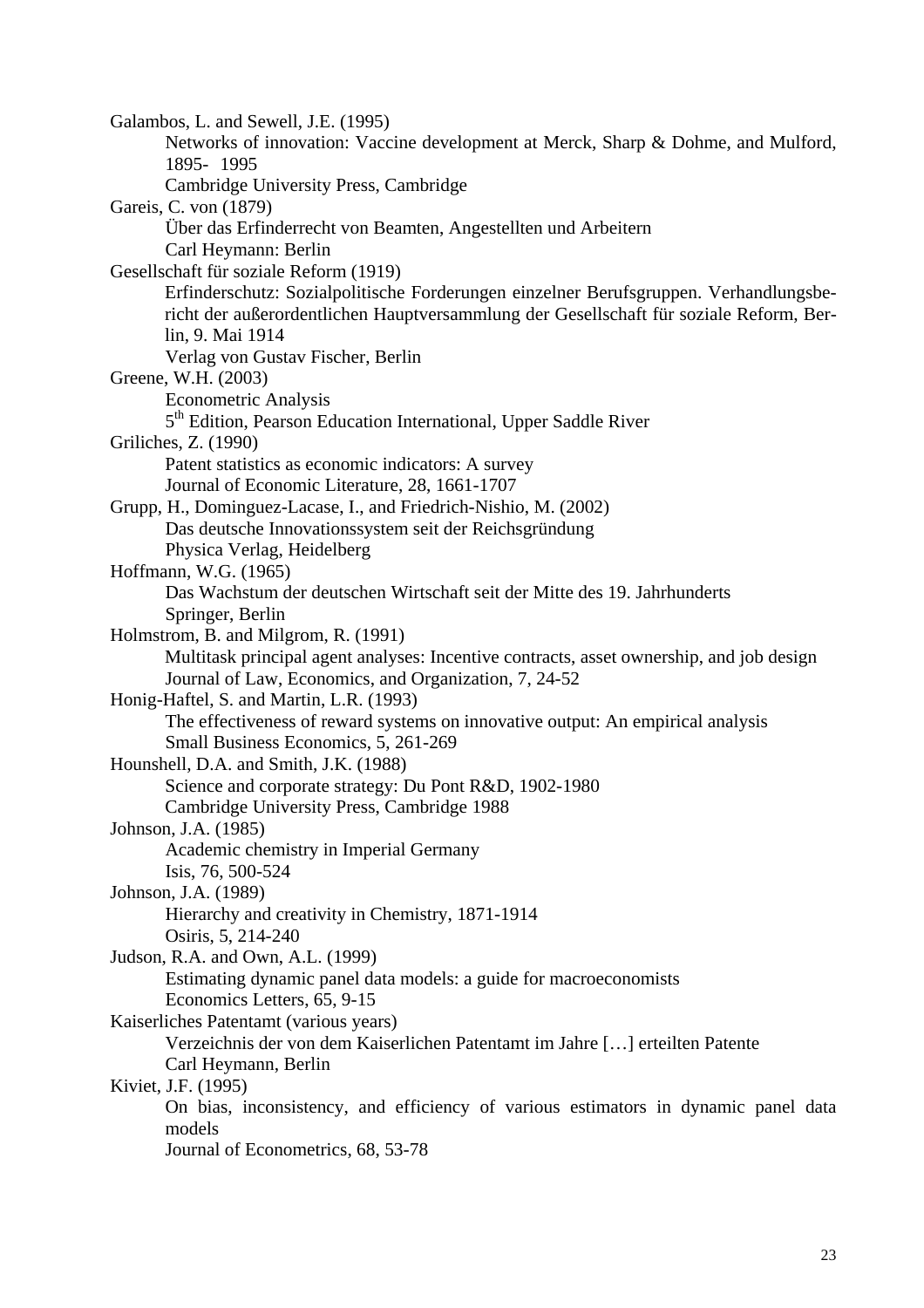Kocka, J. (1969) Unternehmensverwaltung und Angestelltenschaft am Beispiel Siemens 1847-1914 Ernst Klett, Stuttgart König, W. (1995) Technikwissenschaften: Die Entstehung der Elektrotechnik aus Industrie und Wissenschaft zwischen 1880 und 1914 Fakultas: Chur König, W. (1996) Science-based industry or industry-based science? Electrical engineering in Germany before World War I Technology and Culture, 37, 70-101 Kurz, P. (1997) Geschichte des Arbeitnehmererfindungsrechts Shaker Verlag, Aachen Labuske, K. and Streb, J. (2008) Technological creativity and cheap labour? Explaining the growing international competiveness of German mechanical engineering before World War I German Economic Review, 9, 65-86 Landes, D.S. (1999) The wealth and poverty of nations W.W. Norton & Co., New York Lerner, J. and Wulf, J. (2007) Innovation and incentives: Evidence from Corporate R&D Review of Economics and Statistics, 89, 634-644 MacLeod, C. (1999) Negotiating the rewards of invention: The shop-floor inventor in Victorian Britain Business History, 41, 17-36 Metz, R. and Wattleder, O. (2002) Historische Innovationsindikatoren: Ergebnisse einer Pilotstudie Historical Social Research, 27, 4-129 Meyer-Thurow, G. (1983) The industrialization of invention: A case study from the German chemical industry Isis, 73, 363-381 Murmann, J.P. (2006) Knowledge and competitive advantage Cambridge University Press, Cambridge Nickel, S. (1981) Biases in dynamic models with fixed effects Econometrica, 49, 1417-1426 Reinhardt, C. (1997) Forschung in der chemischen Industrie: Die Entwicklung chemischer Farbstoffe bei BASF und Hoechst, 1863-1914 Technische Akademie der Bergakademie Seckelmann, M. (2006) Industrialisierung, Internationalisierung und Patentrecht im Deutschen Reich, 1871-1914 Vittorio Klostermann, Frankfurt / Main Streb, J., Baten, J., and Yin, S. (2006) Technological and geographical knowledge spillover in the German Empire, 1877-1918 Economic History Review, 59, 347-373